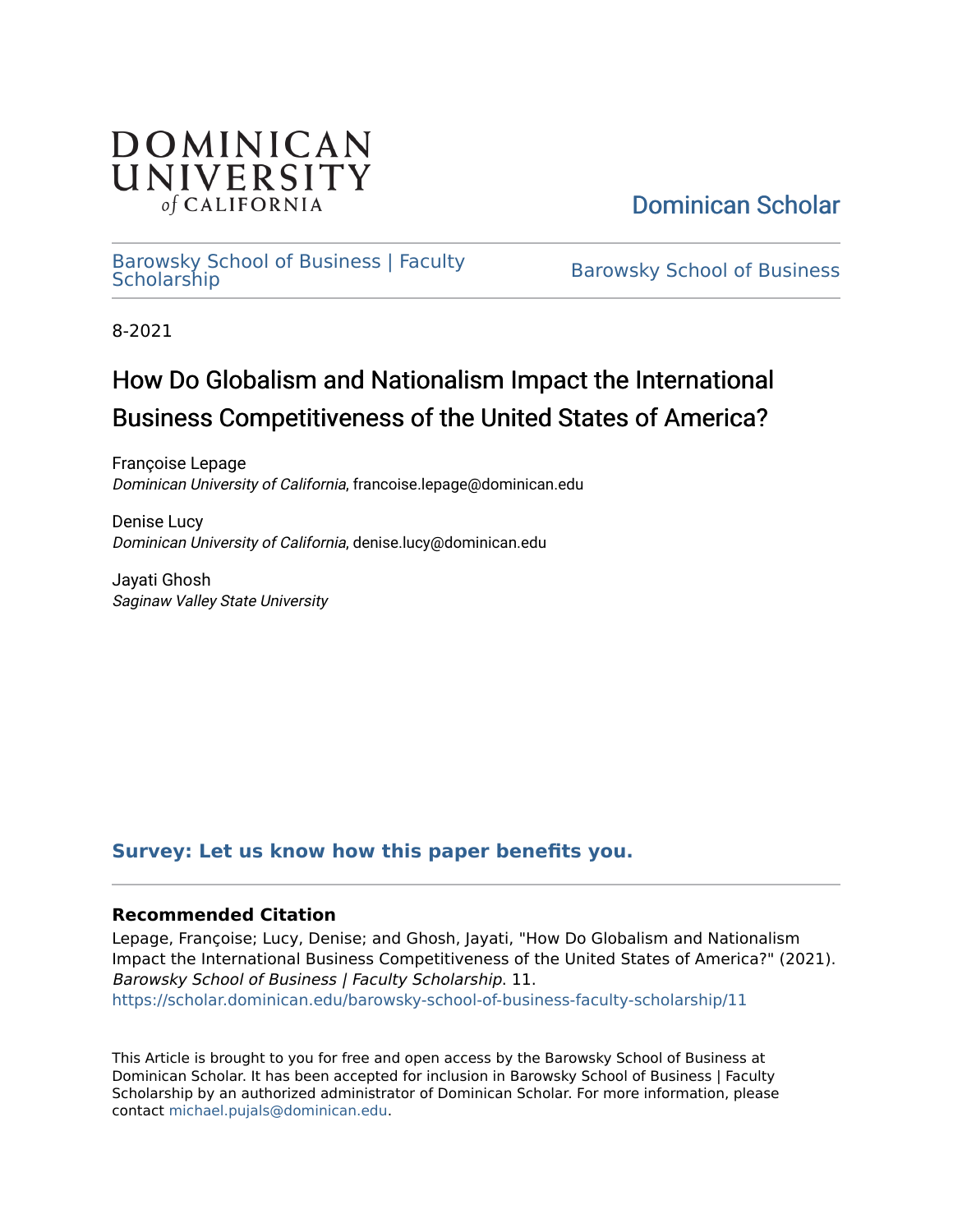#### **QUARTERLY REVIEW OF BUSINESS DISCIPLINES (QRBD)**

**The International Academy of Business Disciplines**

**How Do Globalism and Nationalism Impact the International Business Competitiveness of the United States of America?**

> Dr. Francoise O. Lepage Dominican University of California francoise.lepage@dominican.edu

> Dr. Denise M. Lucy Dominican University of California denise.lucy@dominican.edu

Dr. Jayati Ghosh Saginaw Valley State University jghosh@svsu.edu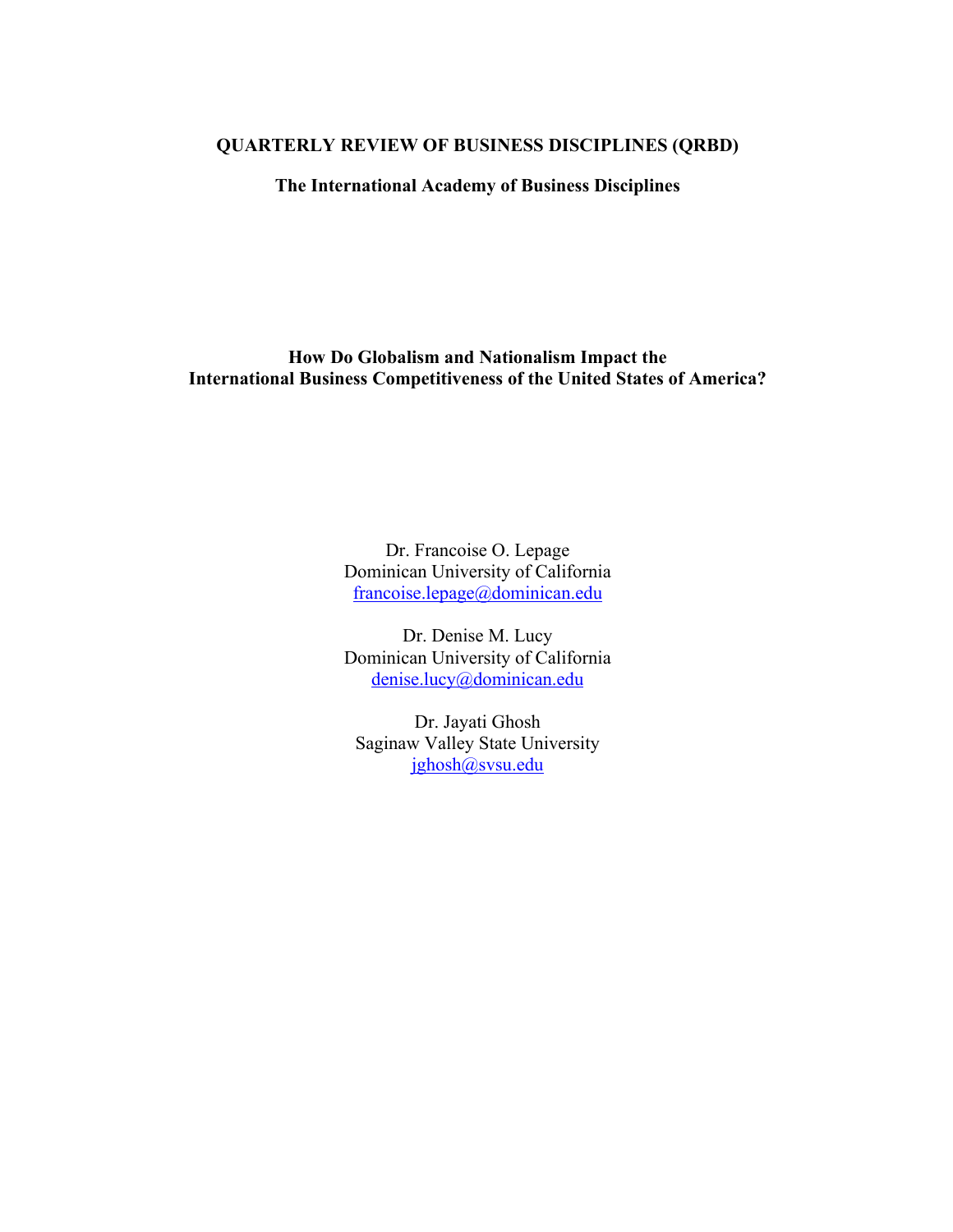### **How Do Globalism and Nationalism Impact the International Business Competitiveness of the United States of America?**

Dr. Francoise O. Lepage, Dominican University of California

Dr. Denise M. Lucy, Dominican University of California

Dr. Jayati Ghosh, Saginaw Valley State University

#### **ABSTRACT**

Business competitiveness in the global marketplace is dependent upon the stability, infrastructure, policies, and practices of the nations with which it does business. A nation's competitiveness is fundamentally interconnected with its businesses and while on the world stage, it is tied to its globalist and nationalist strategies. There are objective approaches to measuring various dimensions of national outcomes of competitiveness from economic, political, and social platforms. Many internationally recognized indices seek to offer standard-based, objective perspectives and associated data on what constitutes nation-state greatness. These indices are based upon a globalist perspective, acknowledging that a nation's competitiveness is in relationship with other nations. The paper utilizes the constructs of business competitiveness in the context of several of these internationally accepted indices.

This study operationalizes the USA's global competitiveness from three dimensions: economic, political, and social, by analyzing indices recognized as valuable to assessing a nation's outcomes. Further, it considers the international business competitiveness of the USA over four decades of the presidential administrations, from Carter to Obama, to advance the country's international commerce and determine if there is alignment with the international standard measured by these indices. Also, each presidential business competitive policy and their concomitant outcomes, are analyzed based on the theoretical underpinnings of both nationalism and globalism and posit which posture best supports USA's international competitiveness on the macro level. The paper concludes that both globalist and nationalist strategies in a globalized world have advanced the USA's international business competitiveness.

*Keywords:* international business competitiveness, globalization, globalism, nationalism, country indices

#### **INTRODUCTION**

Does globalism or nationalism best support the international business competitiveness of the USA? This is a philosophical question, which has been debated by scholars from Plato to Smith (Sowell, 2007). The debate can be traced through the philosophical works from Plato's, *The Republic* to that of Adam Smith's, *The Wealth of Nations.* The perspective between globalists and nationalists differ on human nature. The globalists appear to have an unconstrained view of human nature. They are the children of the Western period of the Enlightenment. They believed that science had unburdened humanity of the myths that had controlled their lives and coupled with critical thinking, anything was possible. The nationalists, on the other hand, appear to have a constrained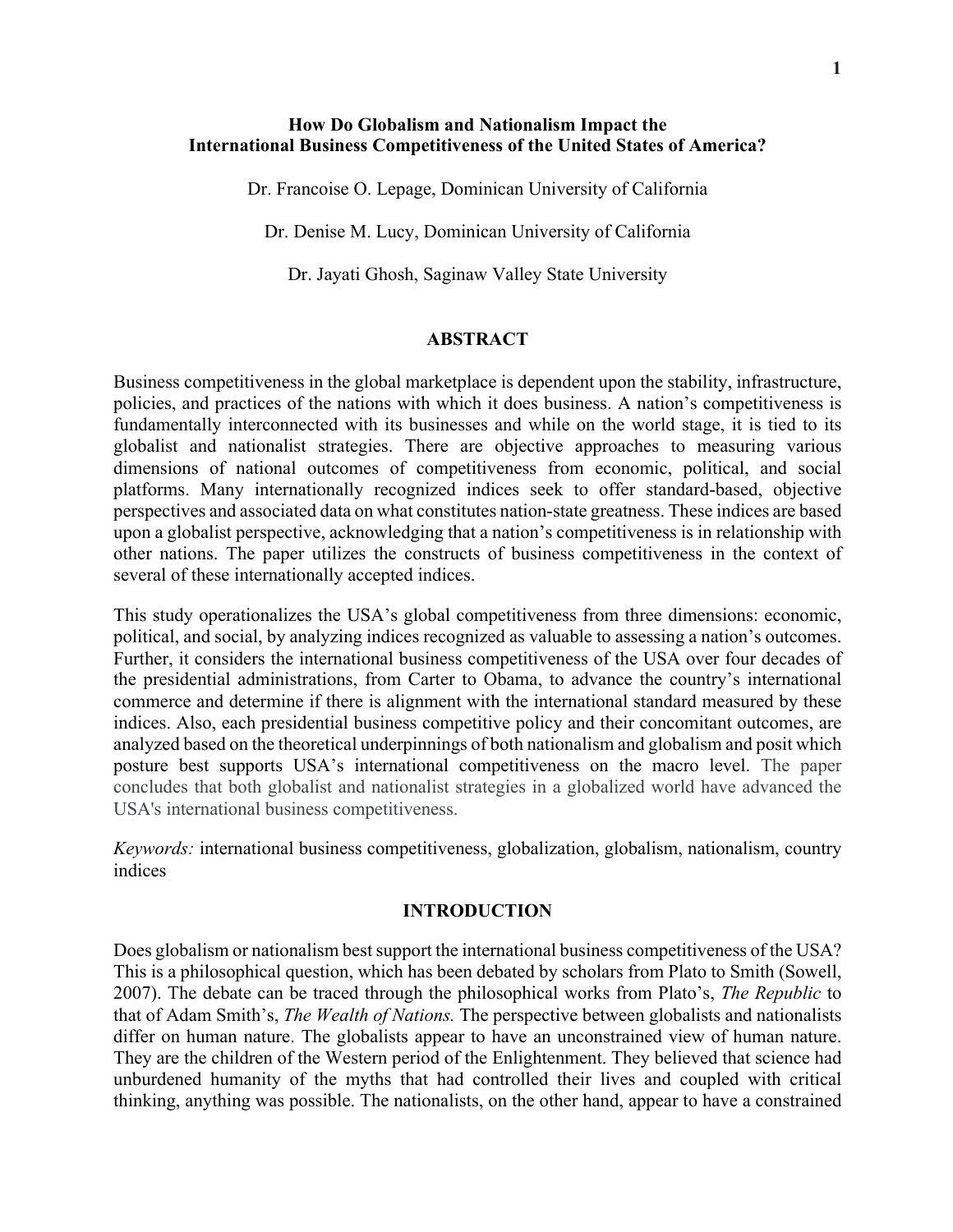vision that views the external constraints of laws, institutions, customs and traditions, religion, as absolutely vital for the fulfillment of human destiny. This social reality, based on intellectual proclivities, is accepted as fact rather than perception. There lies the challenge.

When considering the contemporary era, globalization has profoundly impacted world economies. Waldman and Javidan (2020) describes globalization and economic interdependence among nations as a driver for Gross Domestic Product (GDP). Due to globalization, GDP grew from \$50 trillion in 2000 to \$75 trillion in 2016. Employment also grew beyond borders with migrant employees sending \$466 billion to their families in their home countries. Waldman and Javidan (2020) purport that a global mindset of executives has promoted development, maturation, and growth across international businesses.

Conversely, Waldman and Javidan (2020) report there is a movement toward nationalism, leaning toward protectionism, encouraging domestic production and consumers to buy goods from their home countries to ensure maximum benefit to the domestic economy due to national self-interest. Nationalism is often considered as bigoted and xenophobic, leading to protectionist national policies. However, Waldman and Javidan (2020) argue that businesses need to find a middle ground.

This paper seeks to answer three questions: 1) Is the USA competitive in the global business marketplace? 2) Is there a link between American Presidents' policies and USA's international business competitiveness? 3) Is there a difference in USA's global business outcomes based on a president's perspective on globalism and nationalism over 40 years under Presidents Carter through Obama? The paper defines the concepts of globalism, nationalism, and national interest in the process of identifying whether the perspectives of the presidents of the USA on globalism and/or nationalism led to business competitiveness. This study analyzes selected indices utilized to provide a historical perspective of USA competitiveness. The paper will then review the presidential strategic initiatives from the last 40 years and explore the level of alignment between their initiatives and the actual outcomes expressed in the selected indices. Finally, the paper analyses the presidential approaches in terms of globalism and/or nationalism and relates them to the USA's international business competitiveness.

#### **UTILIZING COUNTRY INDICES TO ASSESS BUSINESS COMPETITIVENESS**

Porter (1990) defined competitiveness as the engine of the market economy, which is fundamental to a firm's success or failure in becoming internationalized. Business internationalization theory purports that competitiveness is the capacity of internal considerations when approaching new markets, targets, and business networks (Hilmersson, 2014). Looking into external factors, Molodchik, Shakina & Bykova (2012) considered industry, country specificity, economic climate, education, and technological progress as relevant influencing forces of competitiveness. Hussain & Hoque (2002) also examined the influences of the social, economic, and political pressures and constraints of competition, concluding that all these factors should be considered as relevant environmental drivers.

There are a wide range of approaches to determining international competitiveness of a country's businesses on the world stage and can be found in various disciplines in the literature. According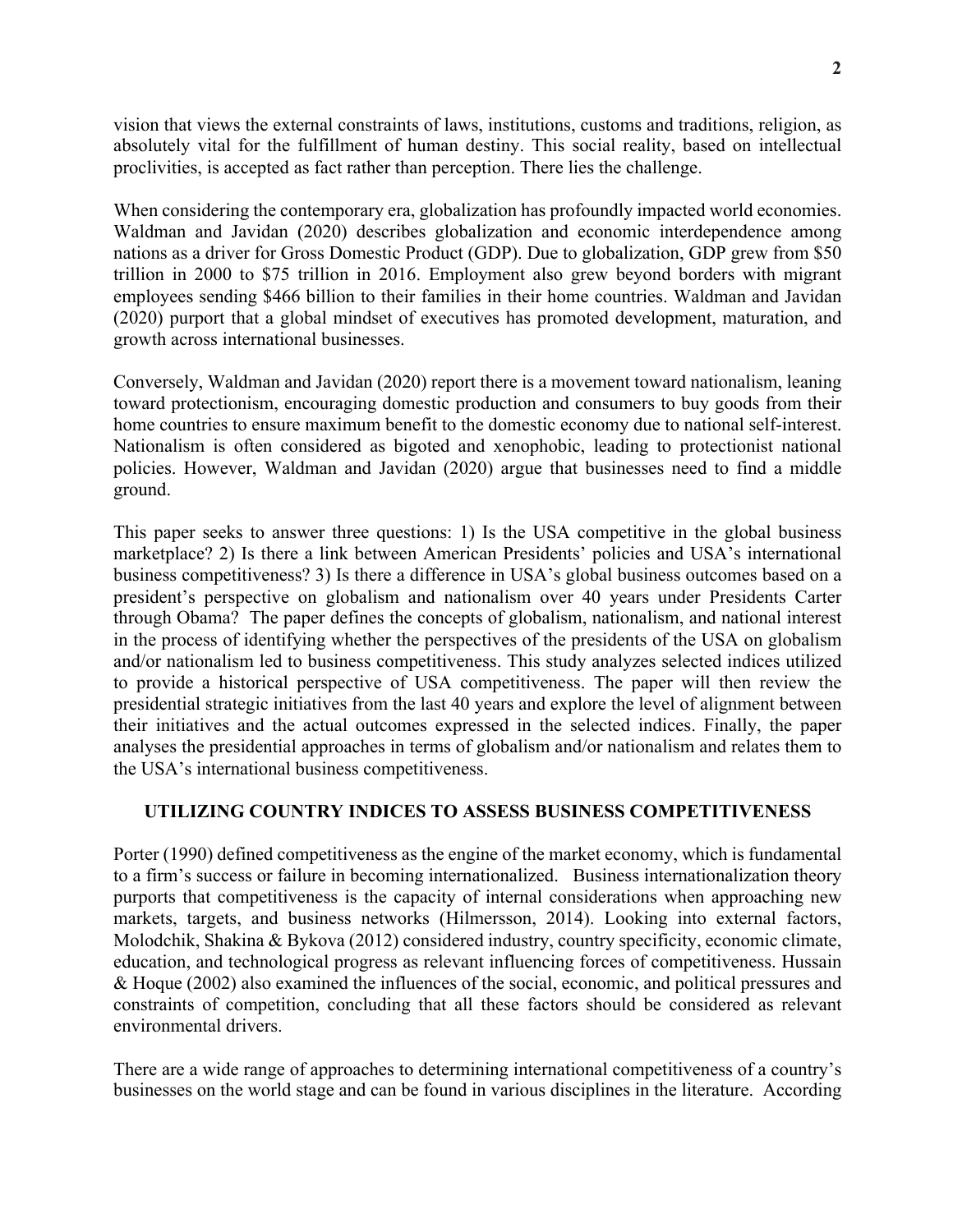to Zmuda (2017) while there are definitional ambiguities, there is consensus that international competitiveness is a multi-faceted concept. While defining and measuring competitiveness is greatly debated, business and economic foundational literature suggests it is firms, not nations, that compete in the global marketplace (Porter, 1998). However, several composite indicator indices have been developed that are consistently utilized by policymakers to assess country performance that are applied to considering business competitiveness and degree of globalization (Vevere, Zvirgzdina & Linina, 2017; Freudenberg, 2003). The number of these country performance indices has grown from fewer than 10 in 1970 to over 120 by 2005 (Bandura, 2005). These tools are cited widely as useful tools for international comparisons of country performance (Hudrlikova, 2013).

This paper analyzed five country performance indices to consider the international business competitiveness of the USA: 1) The KOF Globalisation Index, 2) A.T. Kearney Foreign Direct Investment Confidence Index, 3) The World Bank's Doing Business Index, 4) Transparency International's Corruption Perception Index and 5) The World Economic Forum's Global Competitiveness Index.

## **DEFINING GLOBALISM, GLOBALIZATION AND NATIONALISM**

Globalization is a process that eliminates national boundaries, integrates national economies, cultures, technologies, and governance, and produces complex relations of mutual interdependence (Dreher & Martens, 2008). Globalization creates business opportunities for trade, flow of capital, ideas, and people. To integrate into the global economy, countries tend to promote policies, which in turn, help to remove barriers to the flow of investment, goods, and services. As a process, it brings about economic, social, and political changes within a country and has impacted developed and developing economies. There is ongoing debate on the positive and negative implications resulting in some counties benefitting more than others from globalization (Gonzalez, 2016).

Fostering political and economic globalism in an increasingly nationalistic environment need not lead to a debate among ideological extremes. Political and economic globalism is not inherently at odds with nationalism. The discussion need not be a win/lose construct since one can craft an alliance between all three concepts and create a win/win outcome. However, as the economist, Sowell (2007) states that social visions differ in their basic conceptions of the nature of human beings. The question is as follows: are the social visions of political and economic globalism diametrically opposed to the social vision of nationalism?

| <b>Constrained Social Vision</b>       | <b>Unconstrained Social Vision</b>       |
|----------------------------------------|------------------------------------------|
| Human nature is flawed and needs the   | Human nature is malleable, can be        |
| external constraints including laws,   | improved, and even perfected under the   |
| institutions, nations, traditions, and | right conditions. Artificial constraints |
| religion, to behave well.              | should be minimized.                     |
|                                        |                                          |
| Goal: Manage human beings.             | Goal: Free human beings.                 |
| Source: Sowell (2007)                  |                                          |

Table 1. Differing Perspectives on Social Vision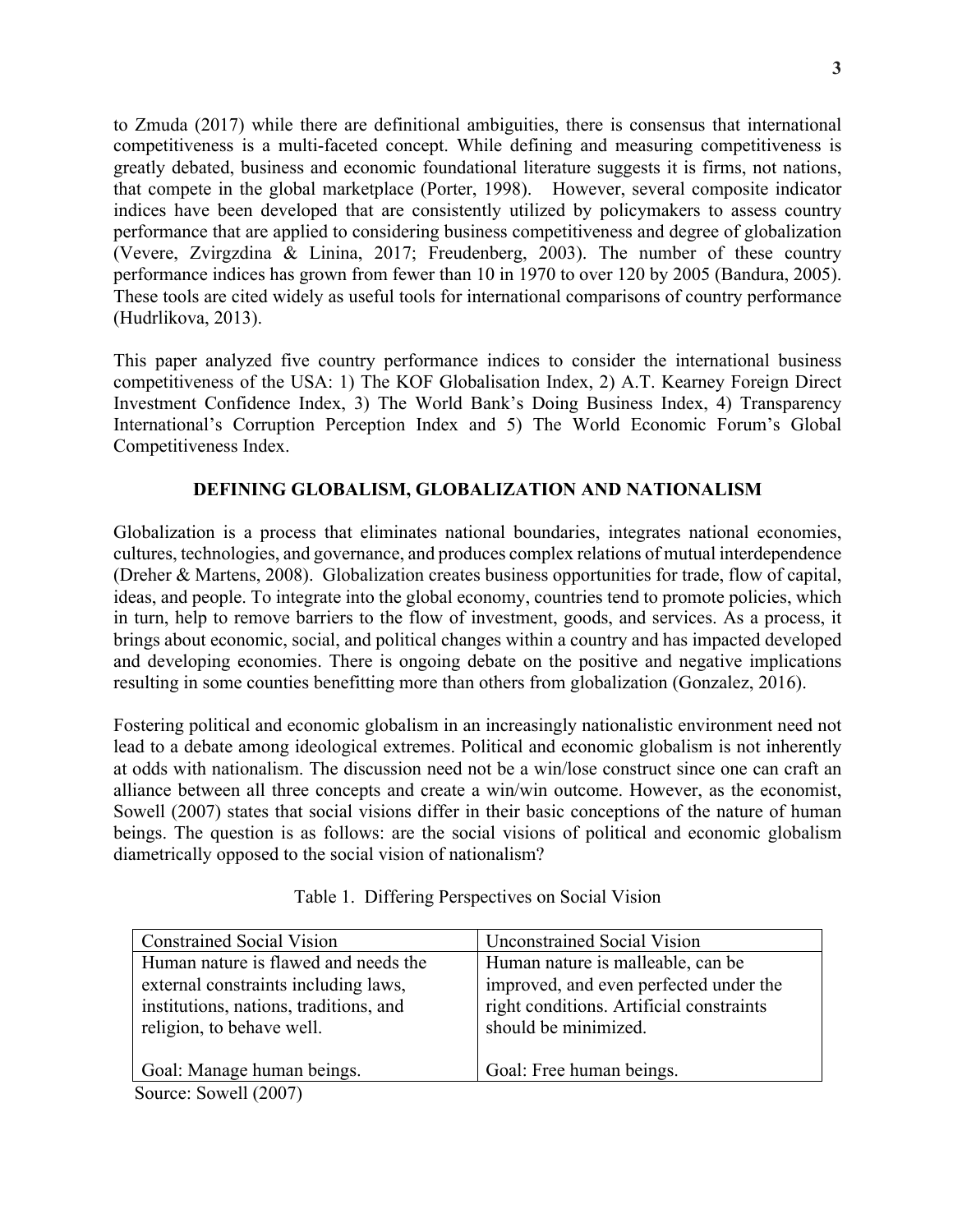As depicted above in Table 1, Sowell (2007) frames his discussion of social visions into two abstractions: unconstrained and constrained vision. The first step in the creation of an alliance between political and economic globalism and nationalism is defining each construct and building a bridge that will link them. In the bridge-building task, considerations for both the constrained and unconstrained social visions should guide the process.

Globalism and globalization are interconnected. Globalism is a philosophy and ideology leading to policies that frame the world and its global communities above individual countries. Al-Rodhan and Stoudmann (2006) present a comprehensive overview of 114 contending definitions of globalization since 1998. According to Nye (2002), it is characterized by networks of connections that span multi-continental distances.

According to Gygli, Haelg, Potrafke & Sturm (2019), "globalisation is the process of creating networks of connections among actors at intra- or multi-continental distances, mediated through a variety of flows including people, information, and ideas, capital, and goods. Globalisation is a process that erodes national boundaries, integrates national economies, cultures, technologies, and governance, and produces complex relations of mutual interdependence" (p. 546). Thus, the three variants of globalization include economic, political, and cultural.

The KOF Swiss Economic Institute has developed the KOF Globalisation Index (Konjunktuforschungsstelle, KOF Swiss Institute, 2019) which includes measures of economic, social, and political dimensions of globalization which is discussed in the following section. KOF defines globalization as a process of creating networks of connections among actors at intra-or multi-continental distances, mediated through a variety of flows including people, information and ideas, capital, and goods.

According to Sowell (2007), the second step connecting political and economic globalism and nationalism is to understand and connect the concepts of nationalism compared to globalization. There are many interpretations of the term nationalism, and it resists a simple definition. According to Sabanadze (2010), nationalism is often defined as advocating for the interests of a particular nation and its people, with the primary goal of gaining and maintaining the nation's interest and its sovereignty. However, Sabanadze (2010) posits that nationalism is about seeking the recognition of a culture and gaining acceptance from others. It is about a process of interaction not one of isolation. Twenty-first-century contemporary, or new nationalism, with its outward-looking aspects of nationalism, namely, its national security, accepts its interdependence within the international system.

Sowell (2007) asserts that a country's definition of its national interests is the third step in linking political and economic globalism, globalization, and nationalism to national security. National security issues could contain both constrained and unconstrained social views. It creates an opportunity for discussion among non-ideological minds. How best to define national interest is, however, a matter of considerable dispute. But, in this context, since 1986, each President is required by law to submit an annual National Security Strategy Report. This report defines national interest for the United States as interpreted by each President. For Presidents prior to 1986, their Inaugural Address served as the guide for national security using several indices.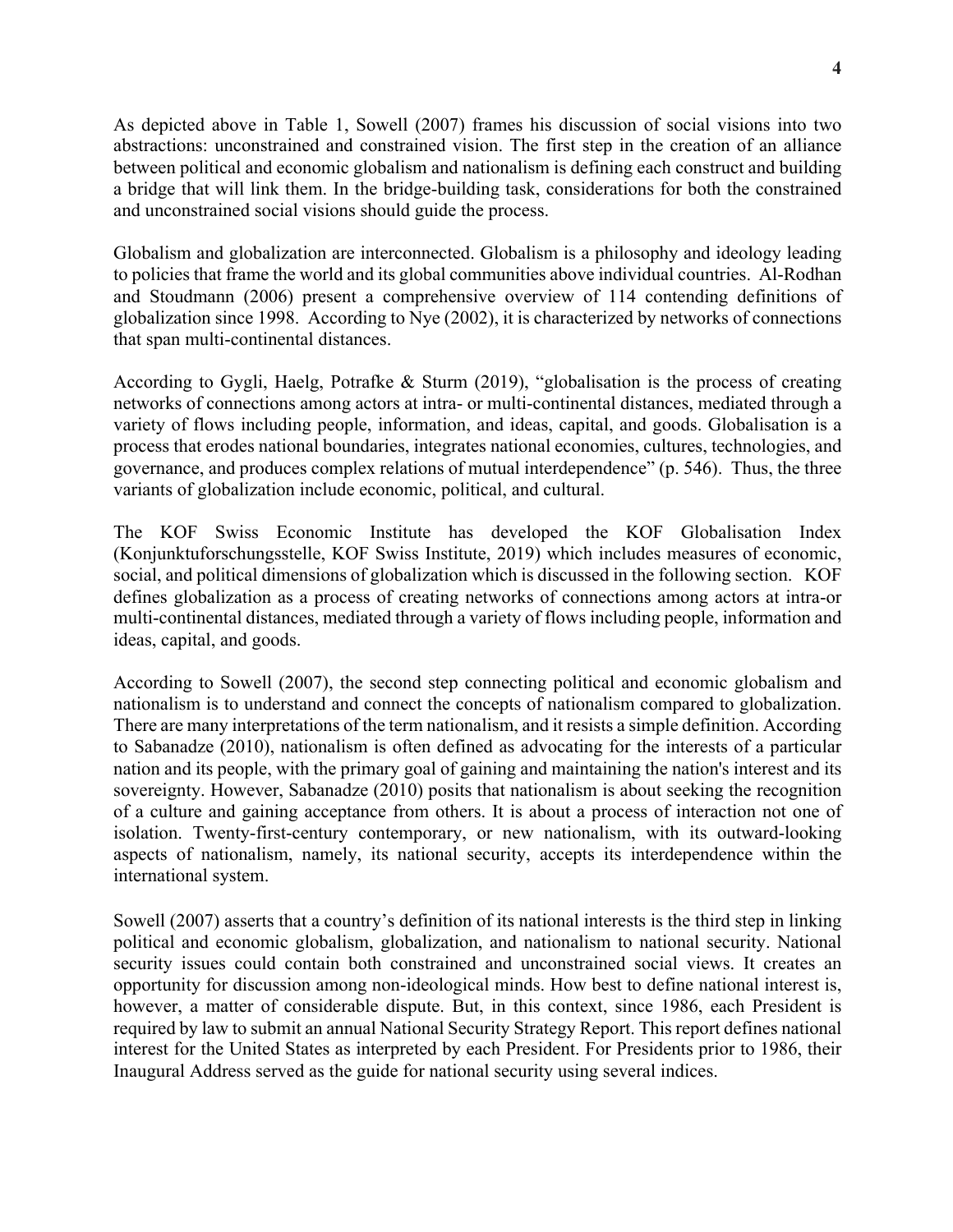The next section will provide details of each of these selected indices utilized to provide a historical perspective of competitiveness of the USA.

## **KOF Globalisation Index**

The KOF Swiss Economic Institute in Zurich, Switzerland, has become the most often cited source in addressing the status of worldwide globalization (Gygli, Haelg, Potrafke & Sturm, 2019). The index defines globalization as a process that creates connecting networks among and between countries and their businesses, which includes interactions of people, information and ideas, capital, and goods. The KOF index is available for the years 1970-2019 for 203 countries and is updated annually. The index is based on a scale of 100, the closer to 100 the more globalized a nation is purported to be. As with all indices, there are both positive and negative points with the KOF index. However, according to Potrafke (2015), "the KOF index successfully measures globalization and evaluates its consequences" (2015, p.530).

The KOF Globalisation Index measures three types of activity, including the economic, social and political dimensions. Economic globalization is characterized as long-distance flows of goods, capital, and services as well as information and perceptions that accompany market exchanges. This dimension measures the actual flows and the restriction to those flows. Social globalization reflects the sharing of ideas, information, images, and people. This part of the index focuses on measuring personal contacts among people living in different countries as well as looking at data on information flows and cultural proximity, often through the arts, movies, art exhibits, and food as examples. And finally, political globalization reflects the diffusion of government policies.



Figure 1. Worldwide Globalization Progress Slightly Climbs Since 1995

Source: KOF Globalisation Index, 2019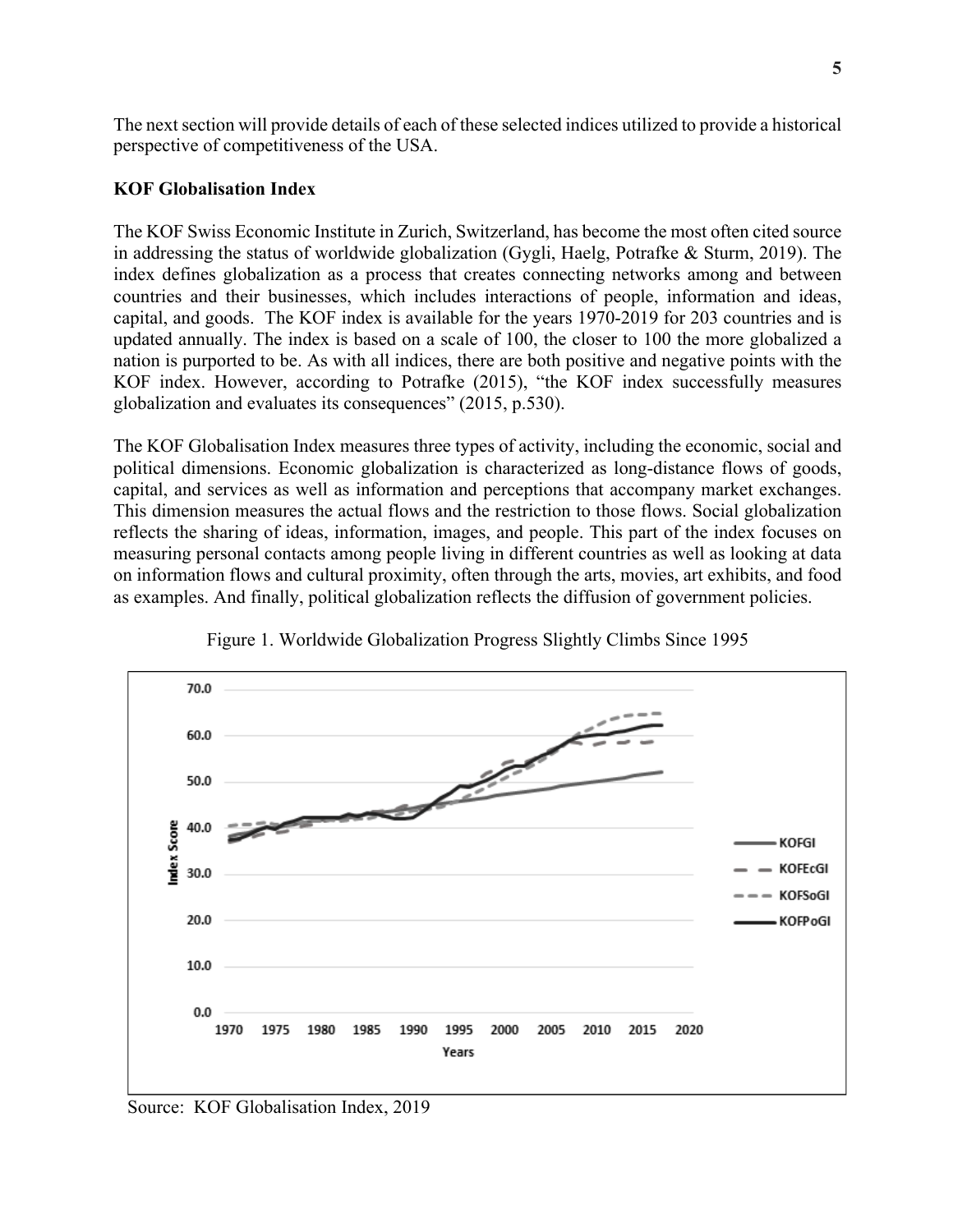The individual country globalization ranking data reveal that the size of internal markets seems to be a variable. The large, internal market countries tend to rank lower on the KOF Globalization Index as do the less economically developed nations. The data also show that since 1970, when the KOF Globalization Index was initiated, there has been a small, but steady rise in the level of worldwide globalization as can be seen in Figure 1 (KOF Globalisation Index, 2019).

The small, but steady worldwide rise in globalization seen in Figure 1 is similar when looking at the USA's globalization landscape for all administrations over the past 40 years. All three globalization types of activity (economic, social, and political) steadily progressed since 1978. Compared to overall globalization around the world, the political dimension in the USA was almost double that of the world in 1970.

Figure 2 (KOF Globalisation Index, 2019) displays USA globalization measures noting overall globalization as KOFGI, the economic globalization as KOFEcGI, the social globalization as KOFSoGI, and the political globalization as KOFPoGI. While the USA's political globalization rating was nearly double that of its economic globalization in 1970, however the USA's globalization progressed steadily since 1970 in all categories.

A cursory review of each administration's trade policies over the past 40 years reveals that all Presidents of the USA were in support of open trade. Beginning in the late '70s there was more emphasis on pressing for the opening of foreign markets.





Source: (KOF Globalisation Index, 2019)

The Omnibus Trade and Competitive Act 1988 during the Reagan Administration initiated legislation to open markets not to close them (Destler, 1991). The Bush Administration led the initial talk for the North American Free Trade Agreement (NAFTA) and in 1992, President Bush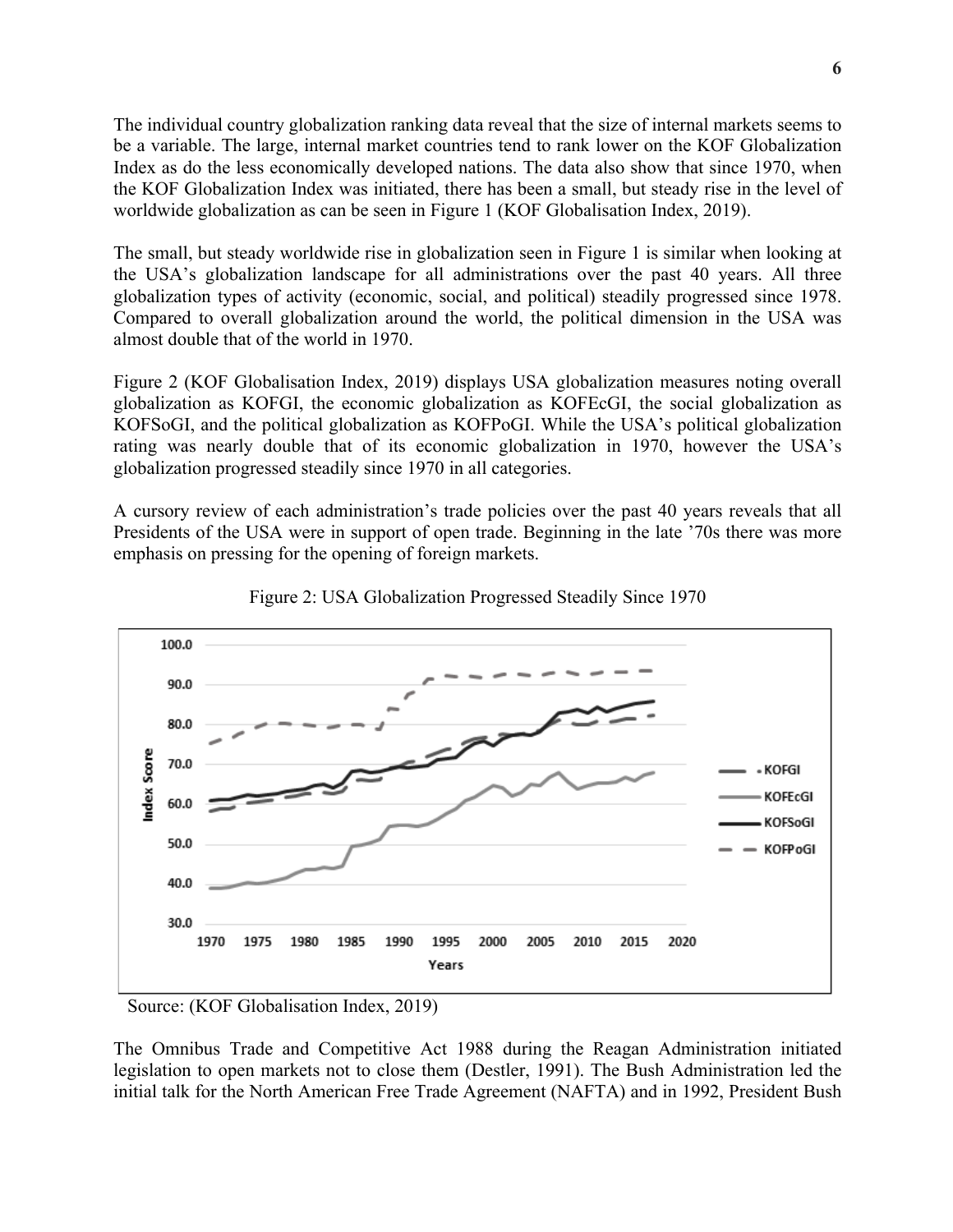visited Australia, Japan, Singapore, and South Korea in pursuit of opening markets for goods from the USA. Presidents Clinton, Bush W., and Obama all supported open trade, albeit leveling the playing field.

Although the economic dimension score lowers the United States' global ranking, the US ranked  $63<sup>rd</sup>$  in economic globalization, but  $29<sup>th</sup>$  and  $10<sup>th</sup>$  for social and political globalization, which reflects its large internal markets rather than its protectionists' policies (KOF Globalisation Index, 2017). The USA national self-interest included open trade from Presidents Carter through Obama administrations.

As displayed in Table 2, KOF globalisation ranking data for the United States over 40 years under six Presidents, the USA's pace of globalization had a slow, but steady rise. However, the USA's rank has declined in comparison to other countries' progressions.

| <b>KOF</b><br><b>USA</b> | Carter |     | Reagan |            | <b>Bush</b> |     | <b>Clinton</b> |     | <b>Bush W</b> |     | Obama |            |
|--------------------------|--------|-----|--------|------------|-------------|-----|----------------|-----|---------------|-----|-------|------------|
|                          | .77    | 81  | 81     | <b>.89</b> | <b>.89</b>  | .93 | .93            | 01  | 01            | .09 | .09   | $\cdot$ 17 |
| 76.65                    |        |     |        |            |             |     |                |     |               |     | #26   | #27        |
| 79.29                    |        |     |        |            |             |     |                |     | #24           | #38 |       |            |
| 79.28                    |        |     |        |            |             |     | #13            | #20 |               |     |       |            |
| 74.45                    |        |     |        |            | #14         | #15 |                |     |               |     |       |            |
| 70.22                    |        |     | #12    | #15        |             |     |                |     |               |     |       |            |
| 65.22                    | #14    | #15 |        |            |             |     |                |     |               |     |       |            |

Table 2. USA's KOF Globalisation Pace Rises While Rank Declined

Source: KOF Globalisation Index, 2017

## **Foreign Direct Investment**

The next index considered in the analysis of the United States' business competitiveness is foreign direct investments (FDI). According to ATKearney (2017), FDI is defined as investments in fixed assets. Furthermore, the U.S. Department of Commerce (2017) in its definition of foreign investments includes establishing new operations, purchasing existing operations or another company, or adding capital to foreign pre-existing operations.

ATKearney in its seminal 1998 survey asked respondents which factors influenced their overseas investment. The leading factors were market size, political stability, regulatory environment, competitor presence. Nearly two decades later their concerns were similar and included domestic market size, cost of labor, regulatory transparency and lack of corruption, general security environment, and efficiency of legal and regulatory processes. This indicates that the availability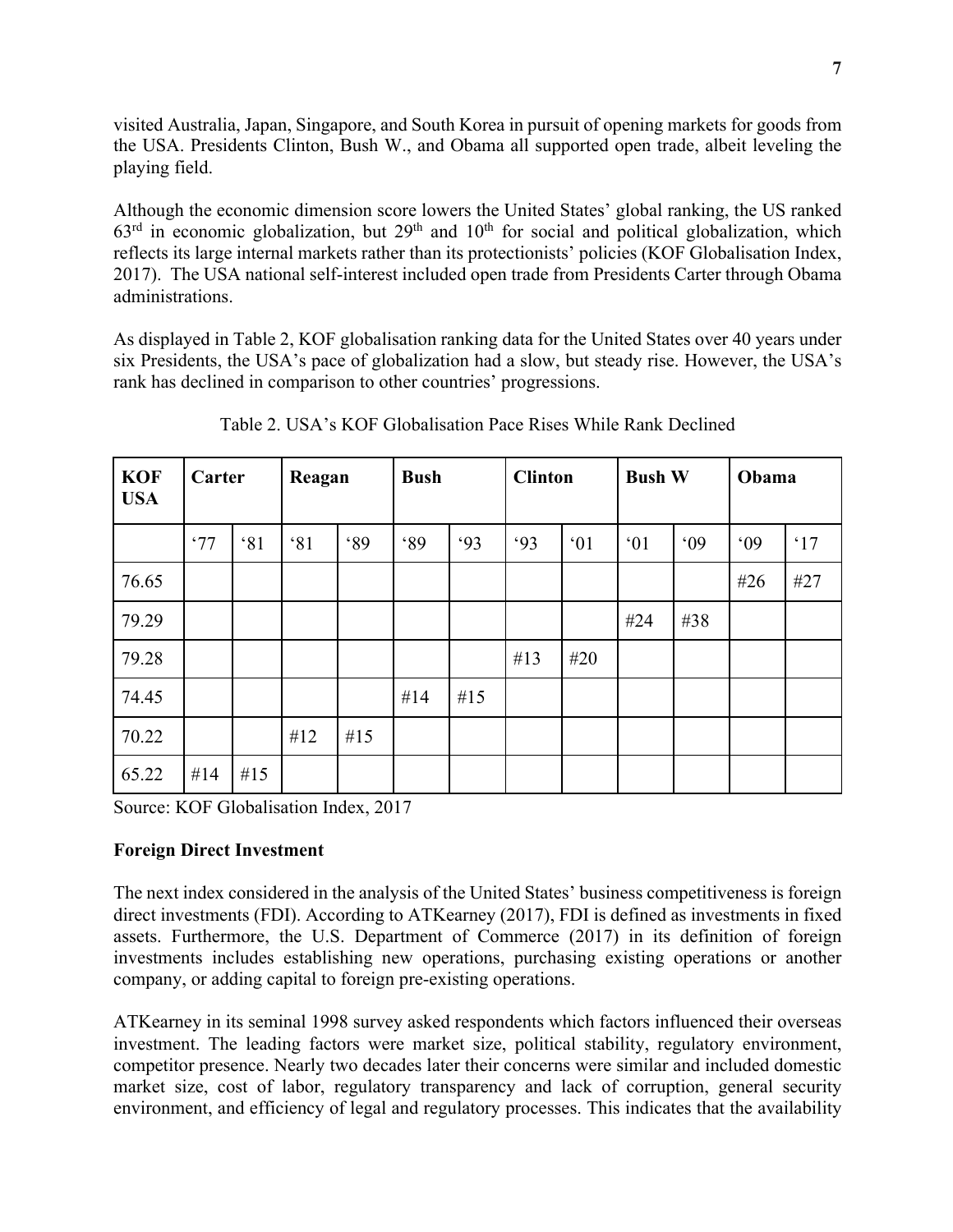of raw materials and other inputs, land and real estate, quality of transportation infrastructure including, electricity and telecommunications were not priorities (ATKearney, 2017).

ATKearney has conducted an annual survey of corporate CEOs and CFOs and other top corporate leaders, from the world's largest one thousand firms, with a \$500 million annual revenue. The survey includes 30 countries that receive more than 90 percent of global FDI flows based on the United Nations Conference on Trade and Development (UNCTAD). All major regions and sectors participate in this annual survey and include 45 percent of the respondents from the service sector, 40 percent from the industrial sector, and 15 percent from informational technology. The Index, a tool to measure the investment preferences over the next one to three years, serves as a barometer of global investor confidence in markets around the world (ATKearney, 2017).

The United States Department of Commerce (2020) seeks to consider foreign companies to invest in the United States. It reminds the potential foreign investors that the United States has the world's largest household spending market in the world. With a GDP of \$18 trillion and 325 million people, household spending is the highest in the world, accounting for almost a third of global household consumption. Moreover, it promotes the USA as a nexus for innovation, with abundant resources, access to capital, workforce talent, and according to the World Bank, has consistently ranked among the best in the ease of doing business. Finally, the report mentions that for the fifth year in a row, the ATKearney FDI Index has rated the USA at the top of its FDI Confidence Index. The United States' record in attracting FDI is a strong one. Since the ATKearney survey began in 1998, the United States ranked first 59 percent of the time, second at 23 percent, third at 16 percent, and fourth at 6 percent. From 2012 to 2017, it was ranked first for those five consecutive years (ATKearney, 2017). FDI records are often reflective of national attractiveness resulting from the strength of the nations' attributes.

| Carter 1981 | Reagan 1989 | <b>Bush 1993</b> | <b>Clinton 2001</b> | <b>Bush W 2009</b> |
|-------------|-------------|------------------|---------------------|--------------------|
| Netherlands | <b>UK</b>   | <b>UK</b>        | <b>UK</b>           | Canada             |
| <b>UK</b>   | Japan       | Germany          | Germany             | France             |
| Japan       | Netherlands | France           | Netherlands         | Germany            |
| Canada      | Switzerland | Netherlands      | France              | Belgium            |
| France      | Germany     | Canada           | Canada              | UK                 |

Table 3. Top 5 FDI Inflow to USA Over Four Decades Came From 9 Countries

Source: Bureau of Economic Analysis, 2018

Mundheim and Helenik (1979) described the attitudes of Americans in the USA towards FDI. The report explains that prior to the Carter Administration, there was a minimal flow of FDI into the United States. During the Carter presidency, 1978-1981, the USA experienced an acceleration of FDI inflows and FDI became a consistent factor in the creation of American jobs and USA's business competitiveness as can be seen in Table 3. It depicts the top five countries providing the highest inflows of FDI during multiple Presidential administrations. It also indicates the inflow of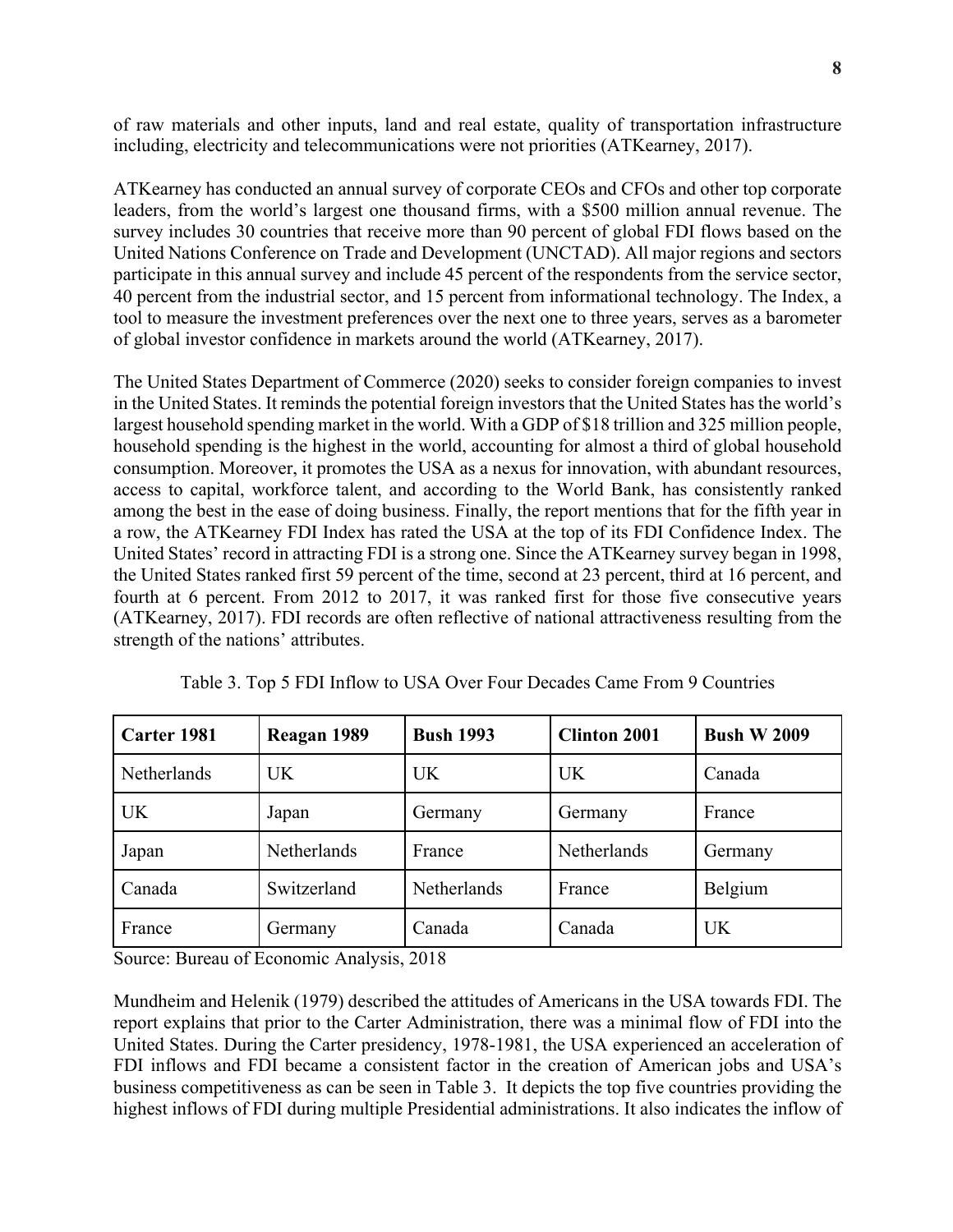FDI to the United States was from nine countries over four decades. The countries were predominantly from Europe and this pattern continued over five presidential administrations suggesting that the USA appears to be competitive to overseas investors.

It soon became apparent that the USA did not have the data to assess the impact of FDI on the USA's industry and economy. To bridge this information gap, the Congress enacted the Foreign Investment Study Act of 1974, commonly called FISA. It required the Government to conduct a survey at least every five years. Table 4 shows the increase in the inflow of FDI over six Presidents, 1978-2017. Table 4 further documents that the USA appears to be competitive to overseas investors.

| <b>AT Kearney</b><br><b>FDI</b><br><b>Rankings</b> | Carter   | Reagan    | <b>Bush</b> | <b>Clinton</b> | <b>Bush W</b> | Obama       |
|----------------------------------------------------|----------|-----------|-------------|----------------|---------------|-------------|
| 2010-17                                            |          |           |             |                |               | \$2,278.5 T |
| 2002-09                                            |          |           |             |                | $$1,687.7$ T  |             |
| 1994-2001                                          |          |           |             | \$1,286 T      |               |             |
| 1990-93                                            |          |           | \$142,46 B  |                |               |             |
| 1982-89                                            |          | \$287.6 B |             |                |               |             |
| 1978-81                                            | \$56.6 B |           |             |                |               |             |

Table 4: FDI into USA increased 97.5% in past 40 years

Source: ATKearney, 2017

Table 4 indicates the growth of investments into the USA has been profound across these six Presidents over their 40 years of policies of their administrations. Therefore, utilizing FDI as a criterion for assessing USA business competitiveness (World Bank, 2019a; 2019b).

## **World Bank's Doing Business Index**

The World Bank annually provides objective measures of business regulations for local businesses in 190 economies. The World Bank's "Doing Business Index" was established in 2003-2004 as a benchmark study of the global business regulatory environment. Its annual index was developed to measure regulations that directly impact starting and conducting business. The eleven processes are noted in Table 5. They include starting a business, labor market regulations, dealing with construction permits, getting electricity, registering property, getting credit, protecting minority investors, trading across borders, paying taxes, enforcing contracts, and resolving insolvency (World Bank, 2020a).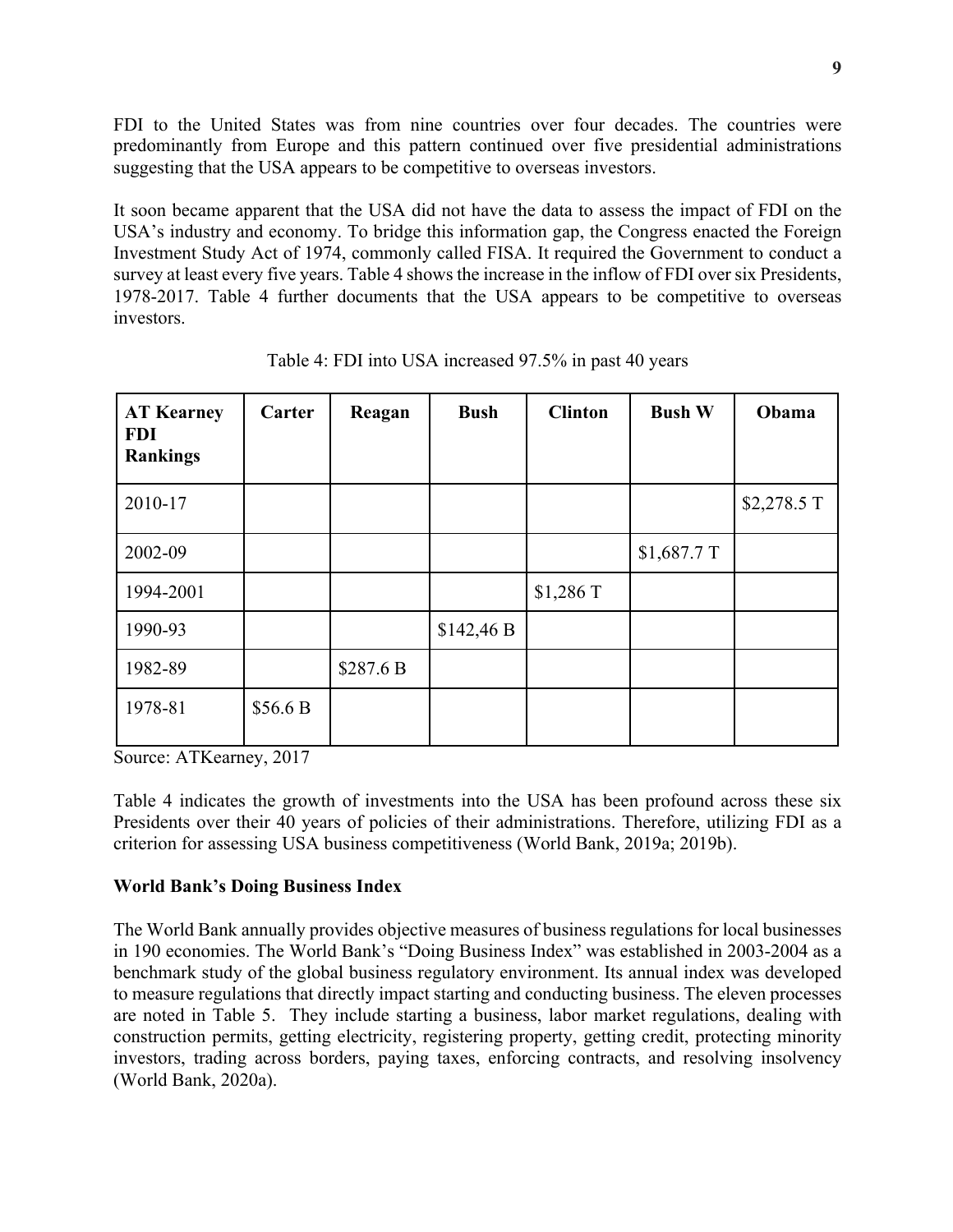The process includes a study of laws, regulations, and publicly available information on business entry. A detailed list of procedures is developed, as well as costs, and time required to comply with each procedure. Information is also collected on the sequence of which procedures are to be completed and whether some may be completed simultaneously. Local incorporation lawyers, notaries, and government officials review and verify the data. If the local data is not reconciled with research data, the process continues until synchronization is achieved (World Bank, 2020a).

A review of Table 5 indicates the World Bank Doing Business (2020b) ranking scores in 2019, comparing the number one ranked country, New Zealand, with the United States, ranked at #6

| <b>Categories</b>                 | <b>New Zealand</b> | <b>United States</b> |
|-----------------------------------|--------------------|----------------------|
| <b>Starting a Business</b>        |                    | 55                   |
| Dealing with Construction Permits |                    | 24                   |
| <b>Getting Electricity</b>        | 48                 | 64                   |
| <b>Registering Property</b>       | 2                  | 39                   |
| <b>Getting Credit</b>             |                    |                      |
| Protecting Minority Investors     | 3                  | 36                   |
| Paying Taxes                      | 9                  | 25                   |
| <b>Trading Across Borders</b>     | 63                 | 39                   |
| <b>Enforcing Contracts</b>        | 23                 | 17                   |
| Resolving Insolvency              | 36                 |                      |

Table 5. World Bank's Doing Business Compares #1 New Zealand and USA #6

Source: World Bank Doing Business (2020b)

In 2019, New Zealand ranked higher than the USA in seven of the ten Doing Business categories with Starting a Business, Registering Property, Protecting Minority Investors in the top three. First, in the *Starting a Business* category, the USA's ranking of 55 is between the countries of the Democratic Republic of Congo and 54 and Niger at 56. In the category of *Registration of Property*, the USA ranked 39, which was comparable to Croatia at 38 and the Korean Republic at 40. Comparing the USA from a global perspective is this category, Malawi was at the mid-range (90th rank), and the lowest ranking of 187 was shared by Libya and Timor-Leste. In the category of Protecting Minority Investors, New Zealand ranked 3 while the USA ranked 36. There were multiple countries ranked at 37 which include Austria from Europe, Morocco from North Africa and Indonesia from the southeast Asian region. The country which ranked lowest was Somalia at 190. The categories where the USA ranked better than New Zealand were Resolving Insolvency, Trading Across Borders and Enforcing Contracts.

Overall, the United States is lagging in some practices described above compared to some of the more economically developed countries. However, when looking at the confidence of CEOs' and CFOs' perspectives of the ease of doing business in the USA, the Clinton Administration ranked number 1. In the subsequent administrations of Presidents Bush and Obama, the ranking ranged from 1 to 4 during those 15 years. This confidence supports the increasing inflow of FDI as shown in Table 4.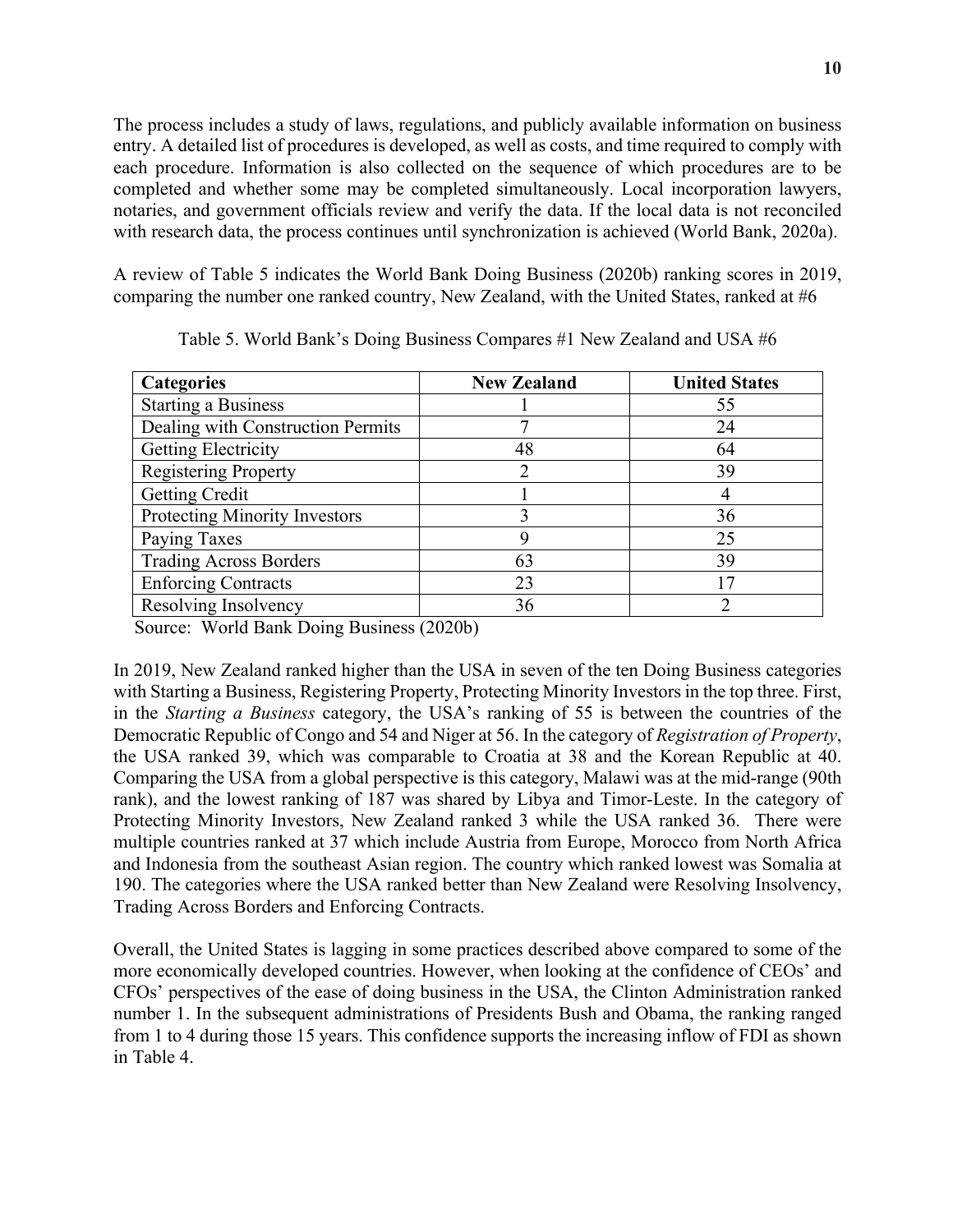## **Transparency International Corruption Index**

Transparency International, a non-governmental organization, has published the annual Corruption Perception Index (CPI) since 1995. The CPI is developed using information from multiple sources. It is a widely used indicator of corruption worldwide. It ranks countries and territories assessing how corrupt a country's public sector is perceived to be by experts and business executives. A composite index combining 13 surveys and assessments of corruption are collected by several reputable institutions (Transparency International, 2019). The CPI utilizes a scale of zero to 100, with zero being 'highly corrupt' and 100 denoting 'very clean,' and only measures corruption in the public sector. No country has achieved a perfect 100. Also, each country is ranked up from 1 to 180.

Transparency International (2019) defines corruption as "the abuse of entrusted power for private gain". It further classifies corruption depending on the amounts of money lost and the sector where it occurs. There are three categories of corruption. The first category is framed as grand corruption, which includes acts that are committed at high levels of government and consequently distort policies, and or affect the central functioning of the state, which enables individuals or organizations to benefit at the expense of the public good. The second category is labeled as petty corruption, which includes day-to-day abuses of entrusted power by low and mid-level public officials who are often trying to secure goods and services in their dealings with ordinary citizens. The third category is political corruption, which is defined as political decision-makers manipulating policies, institutions, and procedural rules in deciding on the allocation of financing and resources to benefit wealth, status, or power.

The G20 group of twenty nations make-up the international forum promoting international financial stability, for governments and central banks' governors. The Organization for Economic Co-operation and Development (OECD), with its thirty-five members, promotes the stimulation of economic progress and trade. Transparency International (2019), ranks 198 countries in terms of the perception of corruption in the respective country. The five least corrupt nations in 2019 were New Zealand and Denmark tied for the least corrupt at number 1 out of 100. Finland ranked next least corrupt. And Switzerland, Sweden and Singapore ranked as the next least corrupt. The United States was tied with France at ranking 23 out of 100.

A brief review of the rankings points to mediocre performance on the part of the United States. Since the CPI began, the USA has never been ranked above 14 in the year 2000 and slid down to its lowest ranking of 24th place in the year 2011. These scores are lower than many of the OECD, partners, and G20 members. In 2017, the United States trailed behind numerous partners including Canada, Germany, the United Kingdom, and Australia to name a few (Transparency International, 2017).

Gallup (2015) reported that 75 percent of the American public believed that there was widespread corruption in the government, up from 66 percent in 2009. Some key areas of concern have included the lack of transparency in campaign financing and high-profile state and local corruption. The CPI rankings coupled with the U.S respondents' perceptions of governmental corruption, indicates the level of mistrust of their elected representatives.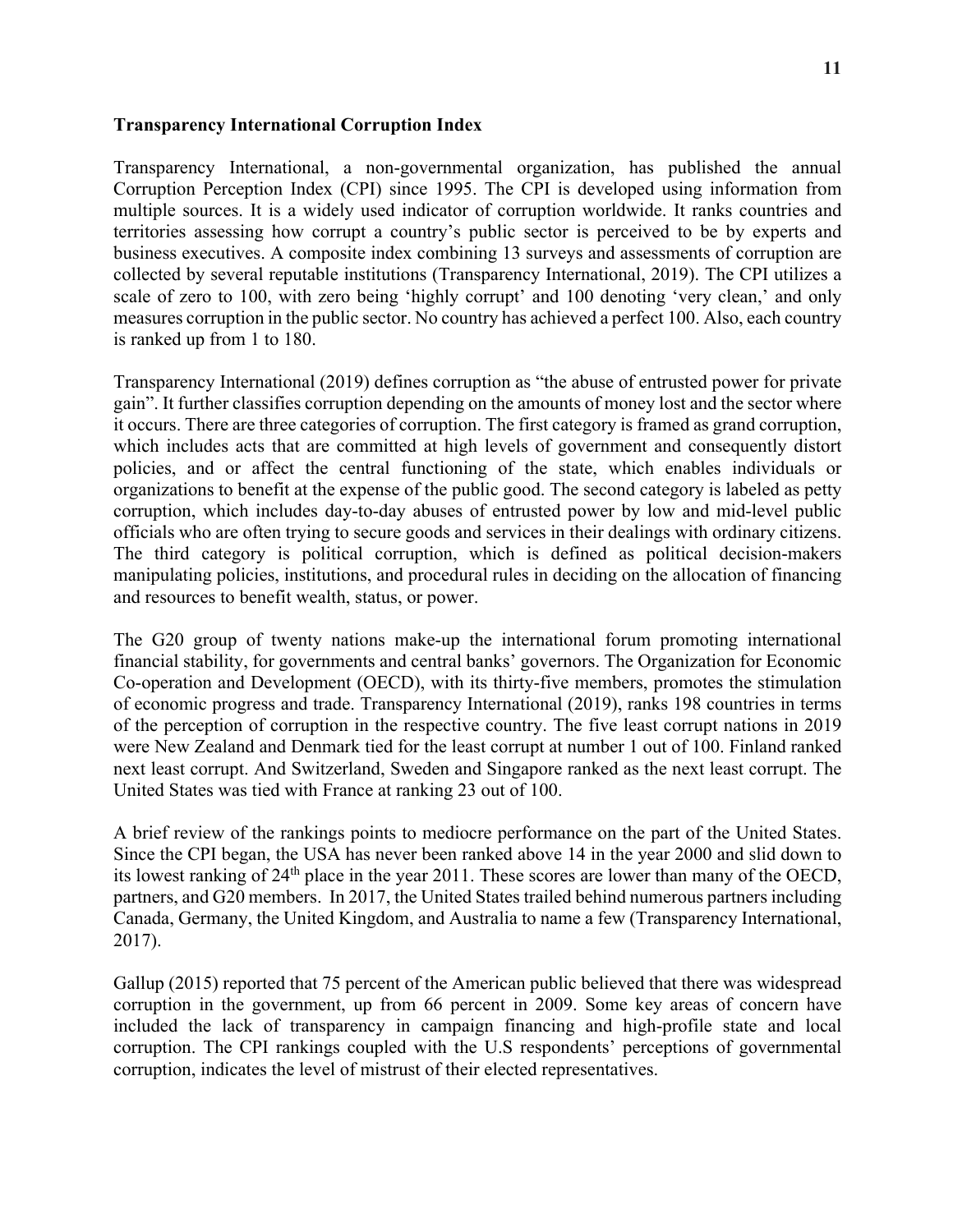In 1972, Gallup's first surveyed residents of the USA on the level of trust and confidence in their government's handling of international and/or domestic problems. The scale had four categories: a great deal, a fair amount, not very much, or none. In 1972, 22 percent of respondents reported their confidence and trust in the federal government handling of international issues as not very much or none at all, compared to 2019 when it more than doubled to 50 percent (Gallup, 2019). In the same year, related to domestic issues, the lack of confidence and trust was reported at 29 percent compared to 60 percent in 2019. It is interesting to note that Gallup data supports the findings of the Transparency International data.

## **Global Competitiveness Index**

The World Economic Forum (WEF) has been measuring competitiveness among nations since 1979 with its Global Competitiveness Index. The WEF defines economic competitiveness as the set of institutions, policies, and factors that determine the level of productivity of a country (World Economic Forum, 2019a). The WEF believes that a competitive economy is a productive one and that productivity is linked to growth. A growing economy leads to higher income levels and in the final analysis, leads to an increase in human welfare. It is important to understand the factors that contribute to this chain of events and how they are measured.

The WEF organizes a nation's competitiveness in twelve pillars, organized into three subindexes: First are basic requirements that include Institutions, Infrastructure, ICT Adoption, Macroeconomic Stability, and Health, Skills, Product Market, Labor Market, Financial System, Market Size, Business Dynamism and Innovation Capability (World Economic Forum, 2019a). Table 6 breaks down the United States' second position in the 2019 ranking and in each of these areas/pillars and compares them to WEF's number one nation, Singapore.

| $(n=141)$               | <b>Overall US Ranking</b> | <b>Overall Singapore Ranking</b> |
|-------------------------|---------------------------|----------------------------------|
|                         |                           |                                  |
| <b>Pillars</b>          | <b>USA by Pillar</b>      | By Pillar ranked #1              |
| Institutions            | 20                        | Finland                          |
| Infrastructure          | 13                        | Singapore                        |
| Macroeconomic stability | 37                        | Multiple                         |
| ICT adoption            | 27                        | Republic of Korea                |
| Health                  | 55                        | Multiple                         |
| <b>Skills</b>           | 9                         | Switzerland                      |
| <b>Product Market</b>   | 8                         | Hong Kong SAR                    |
| Labor market            | 4                         | Singapore                        |
| Financial system        | 3                         | Hong Kong SAR                    |
| Market size             | 2                         | China                            |
| Business dynamism       |                           | <b>United States</b>             |
| Innovation capability   | 2                         | Germany                          |

Table 6. World Economic Forum's 12 Pillars of Global Competitiveness Ranks US #2

Source: World Economic Forum, 2019a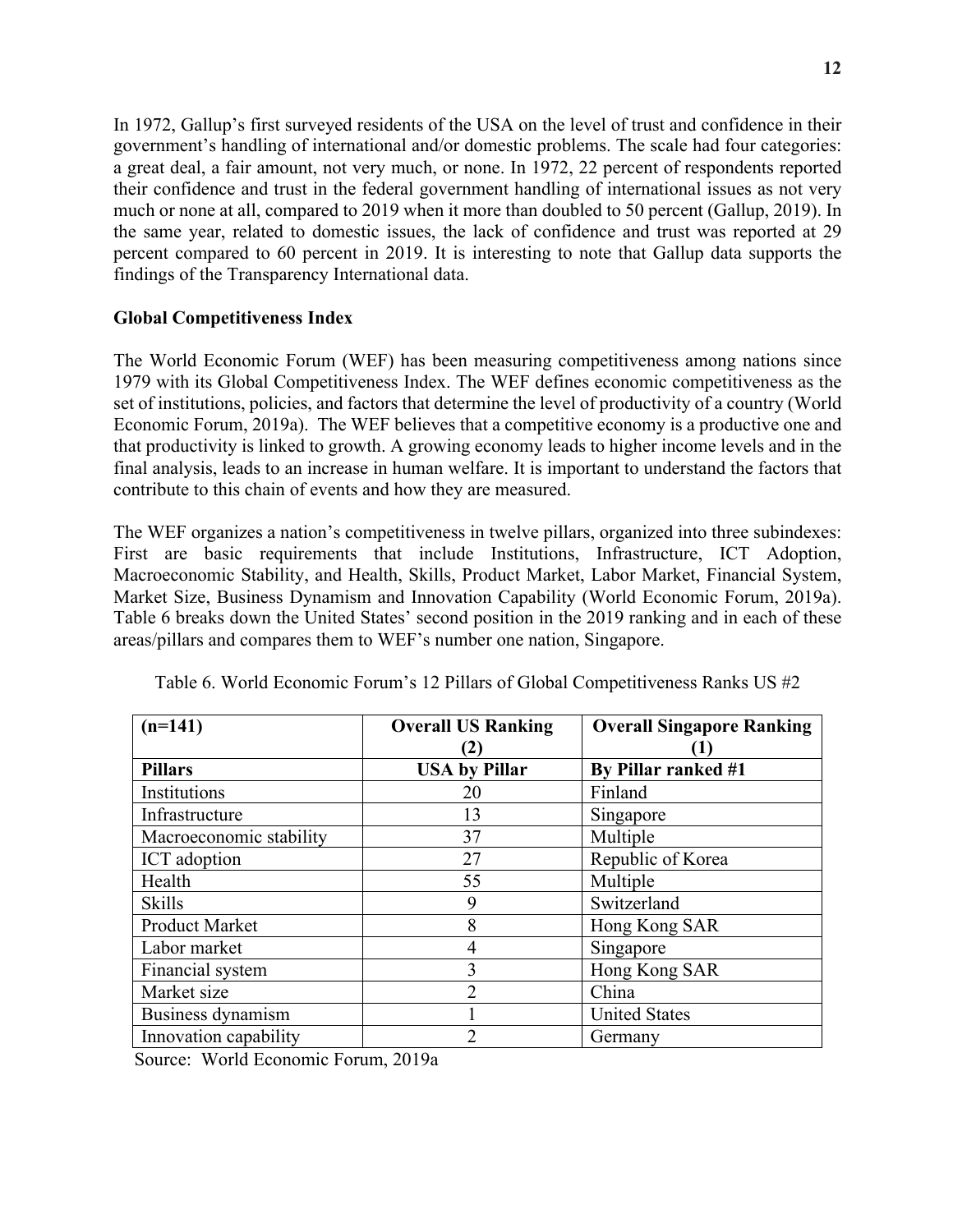The USA led the world in 2018, but dropped to second place in 2019, remaining in a leading ranking among other developed economies, overall. As noted in Table 6 based on the World Economic Forum (2019b), seven of the 12 Pillars of global competitiveness as assessed by the World Economic Forum, the USA ranks in the top 9 of 141 reported countries. The USA ranks as number 1 in Business Dynamism and Skills at number 9. Overall, the USA ranked number 2, compared with first ranked Singapore

There are four areas where the gaps are widest from the top country: Health, Macroeconomic Environment, Information and Communication Technologies (ICT) adoption and institutions. In analyzing the first pillar, Health, representing life expectancy, which is the average number of years one is expected to live in good health. There are four countries in 2019 that tied for the number 1 ranking: Spain, Hong Kong SAR, Japan, and Singapore. The USA ranked at 55, compared with Poland at 54 and Algeria at 56. The Macroeconomic Environment assesses the level of inflation and fiscal policy sustainability. There are 33 countries tied at the rank of number 1. The USA is ranked at 37, with France at 36 and Singapore at 38. The ICT pillar assesses the level of access to ICT. South Korea is ranked at number 1. The USA is ranked at 27 while Brunei Darussalam is 26 and France at 28.

Even though the USA's performance dropped by one place from the former year, it remains one of the most competitive world economies given its first in class innovation capabilities, business dynamism, the world's second-largest market based on purchasing power, and the most dynamic financial system in the world (World Economic Forum, 2020).

### **CONSIDERING NATIONAL SECURITY/NATIONAL INTEREST PERSPECTIVES**

Henry Kissinger articulated what he thought were the most important questions to be answered by the United States if it wanted to be involved in the evolution of the 21st Century world order (Kissinger, 2014). Kissinger believed that to thrive in the world order, all nations need to acquire a second culture that is global, structural, and juridical, a concept that transcends the perspective and ideals of any one region or nation.

The five questions included: 1) What do we seek, no matter how it happens, and if necessary alone, with the answer defining the minimum condition of survival of society. 2) What do we seek to achieve, even if not supported by any multilateral effort? These goals define the minimum objectives of the national strategy. 3) What do we seek to achieve, or prevent, only if supported by an alliance? This defines the outer limits of the country's strategic aspirations as part of a global system. 4) What should we not engage, even if urged by a multilateral group or alliance? This defines the limiting condition of the American participation in the world order. 5) What is the nature of the values that we seek to advance?

Kissinger's questions, if answered by each President of the USA, could eliminate, in large measure, the ambiguity surrounding questions of national interest and national security. Kissinger's questions provide the backdrop to answer our three inquiries: 1) How do the Presidents of the USA define national security and national interest? 2) Over the past 40 years, which Presidents have been globalists, nationalists, or both, based on our previous definitions? 3) How has each President supported American businesses to compete in the international marketplace?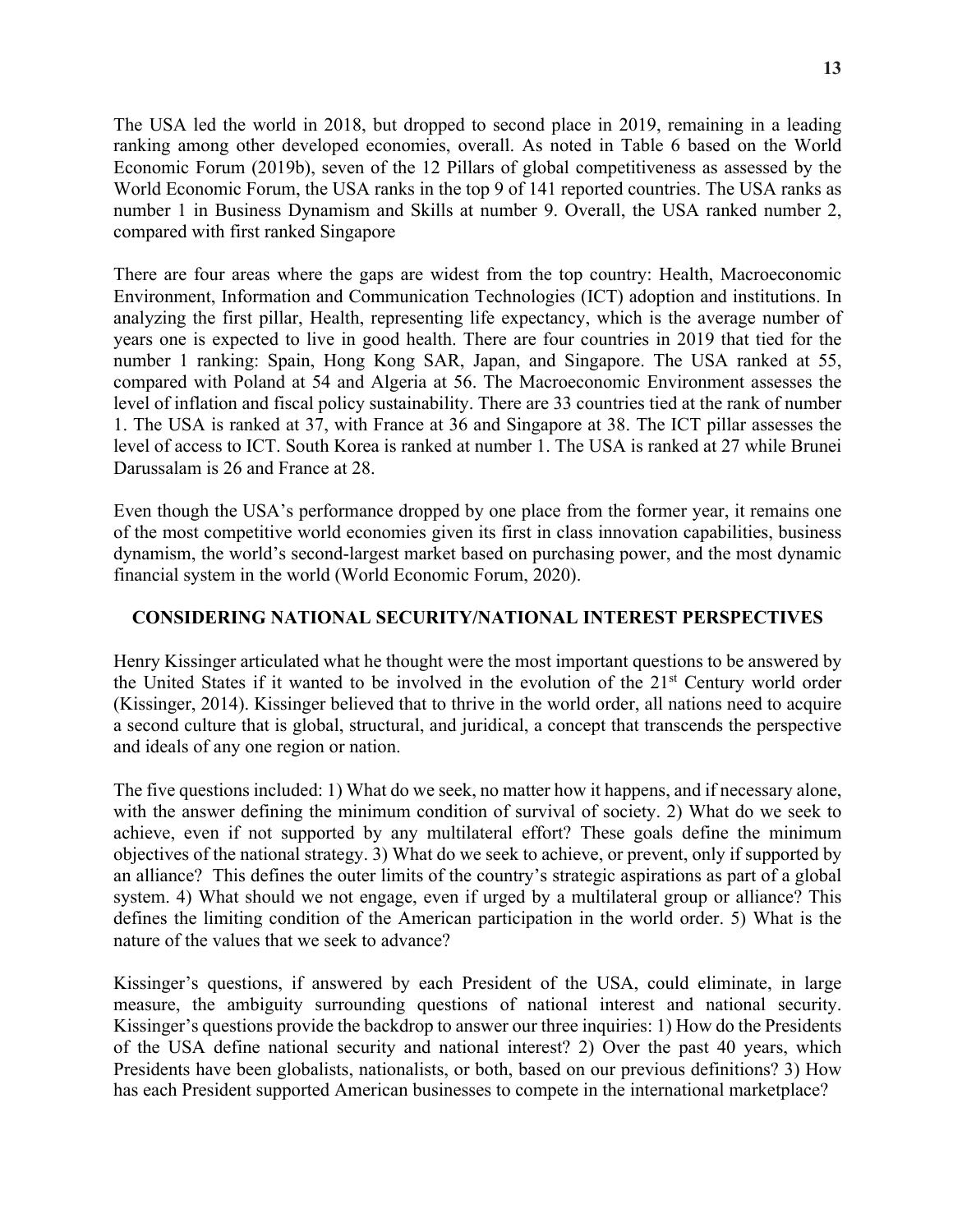The first and second questions are difficult to separate. Since 1986, the Goldwater-Nichols (Congress.gov, 1986) legislation required that each of the Presidents must submit a National Security Strategy Report (2020) describing the national security strategy of its administration to the United States Congress. And in the review of the American Presidency Project (2020) these documents since 1986, including pre-1986 documents, such as Inaugural Addresses, and major speeches, a pattern of thinking along the lines of globalism and globalization emerges. The third question is how did each President support American business competitiveness in the international Graphic News Marketplace. This can be related, in part, to specific policies that were initiated. Table 7 provides details for these efforts (National Security Strategy Archive, 2020).

| <b>President</b>    | <b>Initiative 1</b>                                                                                          | <b>Initiative 2</b>                                                                                                                                                     | <b>Initiative 3</b>                                                                                  |
|---------------------|--------------------------------------------------------------------------------------------------------------|-------------------------------------------------------------------------------------------------------------------------------------------------------------------------|------------------------------------------------------------------------------------------------------|
| Carter              | Deregulation of<br>trucking and airline<br>industries                                                        | Reformed civil service                                                                                                                                                  | Decreased o the budget<br>deficit                                                                    |
| Reagan              | Overhauled the<br>income tax code                                                                            | Maintained free-flow of<br>oil during Iran-Iraq war                                                                                                                     | Maintained prosperity<br>without recession                                                           |
| H.W.<br><b>Bush</b> | Sent troops to the<br>Panama Canal to<br>keep it open                                                        | Rallied an international<br>alliance to free Kuwait<br>and spare Saudi Arabia                                                                                           | Contributed to the<br>conclusion of GATT's<br>Uruguay Round if<br>Multilateral Trade<br>Negotiations |
| <b>Clinton</b>      | Signed NAFTA into<br>law                                                                                     | Created USA's first<br>national export strategy<br>providing pathways<br>from government to<br>work with private sector<br>to increase exports                          | Established computer<br>export controls to protect<br>American business                              |
| G.W.<br><b>Bush</b> | Increased federal<br>investment in<br>research and<br>development by<br>more than $50\%$ to<br>\$137 billion | Implemented or<br>completed negotiations<br>for Free Trade<br>Agreements (FTAs)<br>with 14 countries on 5<br>continents; negotiating<br>with 11 additional<br>countries | Crafted a banking bailout<br>and auto industry rescue<br>plan                                        |
| Obama               | Continued a banking<br>bailout and auto<br>industry rescue                                                   | American Recovery and<br>Reinvestment Act of<br>2009                                                                                                                    | <b>Implemented National</b><br>Export Initiative (NEI) to<br>double exports in 4 years               |

| Table 7. USA Presidential Pro-Business Initiatives Maximize International Competitiveness |
|-------------------------------------------------------------------------------------------|
|-------------------------------------------------------------------------------------------|

Source: American Presidency Project (2020)

Based on the above policies, there were impacts on the increased number of jobs created and economic growth under each President from Carter to Obama. The Bureau of Labor Statistics (Graphic News, 2021) compiled the number and percentage of jobs increased by the Presidents under our review. Carter increased jobs 10.3 million (12.82%), Reagan grew 16.1million jobs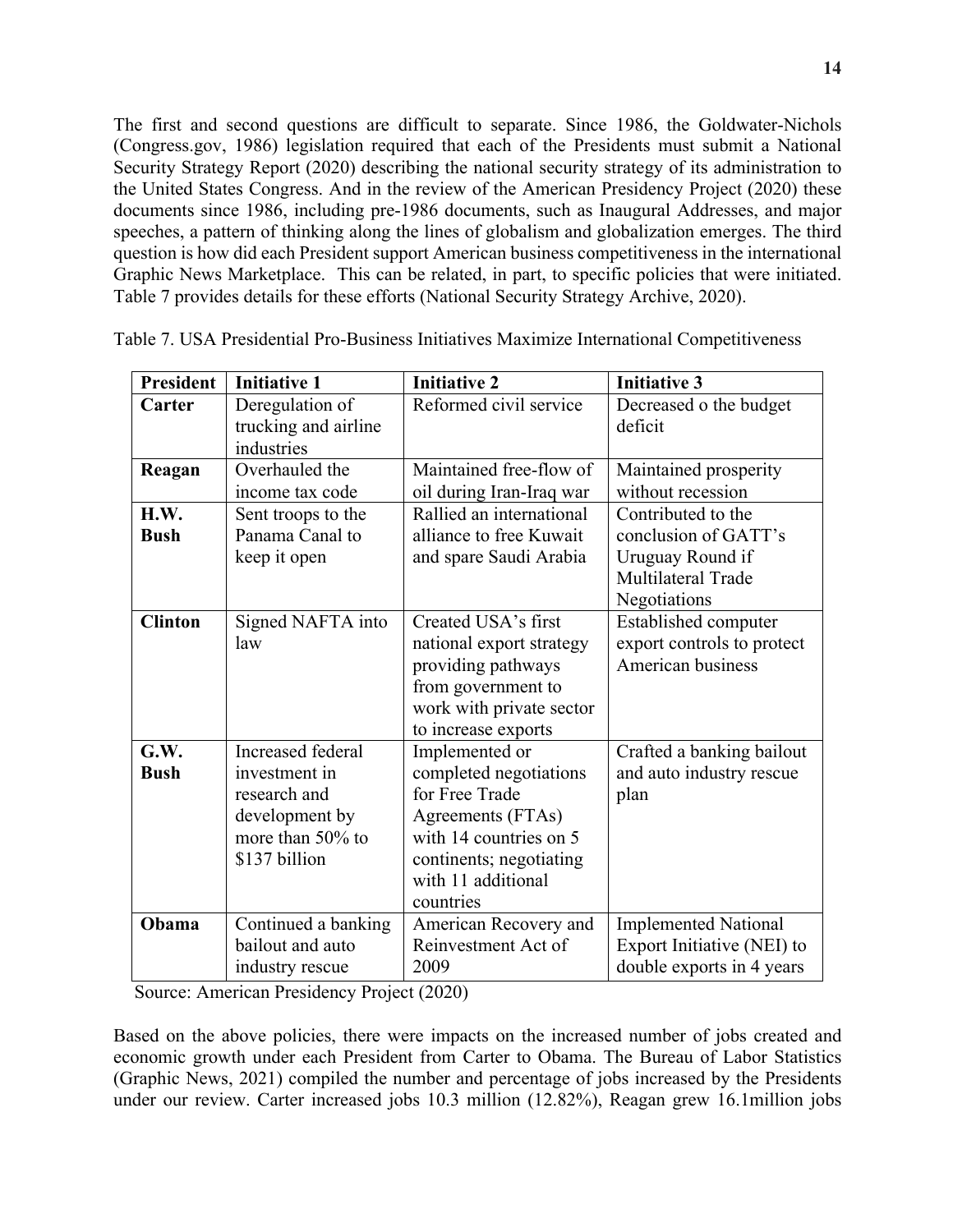(17.06%), H.W. Bush increased jobs by 2.6 million (2.46%), Clinton grew jobs by 22.9 million (13.66%), G.W. Bush grew jobs by 1.35 million (1.02%), and Obama increased jobs by 11.5 million jobs (8.56%). These Presidents all increased economic growth: Carter 3.3%, Reagan 3.5%, G.H.W. Bush 1.7%, Clinton 4 %, W.H. Bush 1.5% and Obama 2.4% (Bloomberg.com, 2018).

This pattern is very much interconnected to the world outside the USA to secure its security and national interests. Waldman and Javidan (2020) describe globalization and economic interdependence among nations as a driver for GDP. Due to globalization, GDP grew from \$50 trillion in 2000 to \$75 trillion in 2016. Employment also grew beyond borders with migrant employees sending \$466 billion to their families in their home countries. New nationalism is a process of interaction, not one of isolation. Waldman and Javidan (2020) purport that a global mindset of executives has promoted development, maturation, and growth across international businesses.

Since 1986, USA Presidents have been required to annually submit a N*ational Security Strategy Report* to Congress articulating a President's priorities of national security and national interests. In alignment with Kissenger's framework, the USA Presidents from Carter through Obama believed in a) Globalism, b) Implementing Global Policies, and c) Free Trade & Global Citizenship.

The National Security Strategy Archive (2020) summarizes the policy themes of each of the presidents' strategic approaches. They are: 1) Carter focused on international human rights; 2) Reagan focused on national security and solidarity with allies; 3) Bush Sr. focused on greater sharing of global leadership and responsibilities; 4) Clinton focused on international engagement and prosperity at home and abroad; 5) Bush Jr. focused on the balance of power favoring human freedom and spreading democracy, and 6) Obama focused on greater economic integration with the international community.

In review of these USA national security strategies, these six USA presidents embraced globalism and globalization. Therefore, all of these presidents were globalists, as well as nationalists. Their perspectives embraced globalization, leveraging it to advance national interests.

#### **CONCLUSIONS**

There are many internationally recognized indices that offer standard-based, objective perspectives on what constitutes national competitiveness within the international, comparative context. These approaches measure the dimensions of competitiveness related to economic, political, and social factors. Although nations may be ranked by these competitive indices, it is business firms that must compete in the world marketplace, both at their macro and micro levels of the firm, with or without the support provided by their governments.

The benefits of globalist and nationalist perspectives were analyzed in the context of the USA's global competitiveness over Presidents Carter through Obama's strategies to embrace and advance globalization. We purport that American international business competitiveness is measurable by considering the indices that have been presented in this paper. This paper utilizes the aforementioned indices to suggest answers to three questions: Is the USA competitive in the global business marketplace? Is there a link between American Presidents' policies and American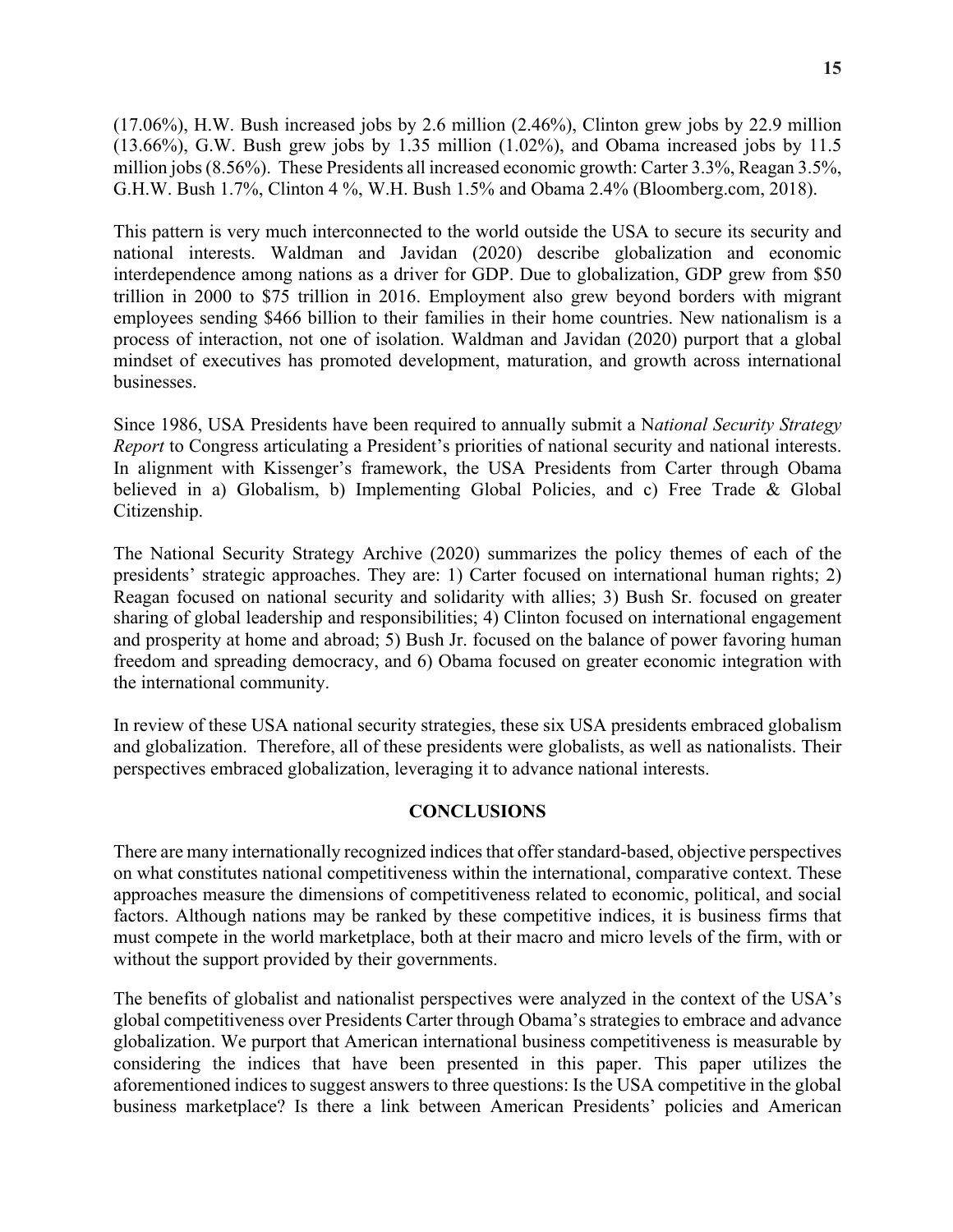international business competitiveness? Is there a difference in USA's global business outcomes based on a President's perspective on globalism and nationalism over 40 years under Presidents Carter through Obama?

Based on the indices, we argue that the United States may be considered to be globally competitive in business based on three out of five indices. The KOF Globalization Index indicates that the United States progressed slowly, but steadily forward on the "Globalization Index". It appears to be at a standstill, while other peer countries have progressed. The United States' measures of its globalization were at higher levels than other countries when the KOF Globalization Index began in 1970. But its percentage gain overtime is slower than other emerging economies.

According to the ATKearney FDI Index, the USA has an exemplary record in attracting foreign direct investment. KOF says further Globalization in the economic, social, and political fields has been on the rise since the 1970s, receiving a particular boost after the end of the Cold War. Fundamentally, globalization is the exchange, movements, and interactions around the world of goods and services, people and cultural practices, and capital and technologies.

The USA has been in the top five of the World Economic Forum's "Global Competitiveness Index" during the last 40 years from 1979-2019. For 95% of the years, the USA ranked in the top five in the world. However, there are indications that the USA can improve in the macroeconomic environment.

There is room for improvement on two indices, the World Bank's "Doing Business" and the "Corruption Perception Index." Overall, the World Bank data indicate the USA was on a downward trend from 2004 through 2014. Further, the data suggest that the United States could benefit from a comprehensive review of its regulatory framework and tax structure.

Transparency International's "Corruption Index," demonstrates that the United States' scores are lower than many other countries; most often ranked at 16 out of 180 countries. The data suggest that the USA trails behind many OECD partners.

Our second question, which sought to know if there was a link between American Presidents' policies and American business competitiveness, is more difficult to answer. Our review of business advocacy and policies by Presidents were considered by analyzing all the National Security Strategy Reports for each year of each President for the 40 years of their presidential terms, from Carter to Obama.

This analysis did not reveal direct linkages. Since many of the initiatives are long-term strategies, crediting one President over another for a particular policy is somewhat arbitrary. For instance, President Reagan referred to the concept of a Free North American Trade Zone when he announced his presidential candidacy in 1979. The idea was then developed more fully under President Bush and enacted under President Clinton. Which administration gets credit or conversely, which gets the criticism? What is clear, however, is that each President, from Carter to Obama, advocated for free trade, for participation in international and regional organizations, and for collaboration with allies and partners.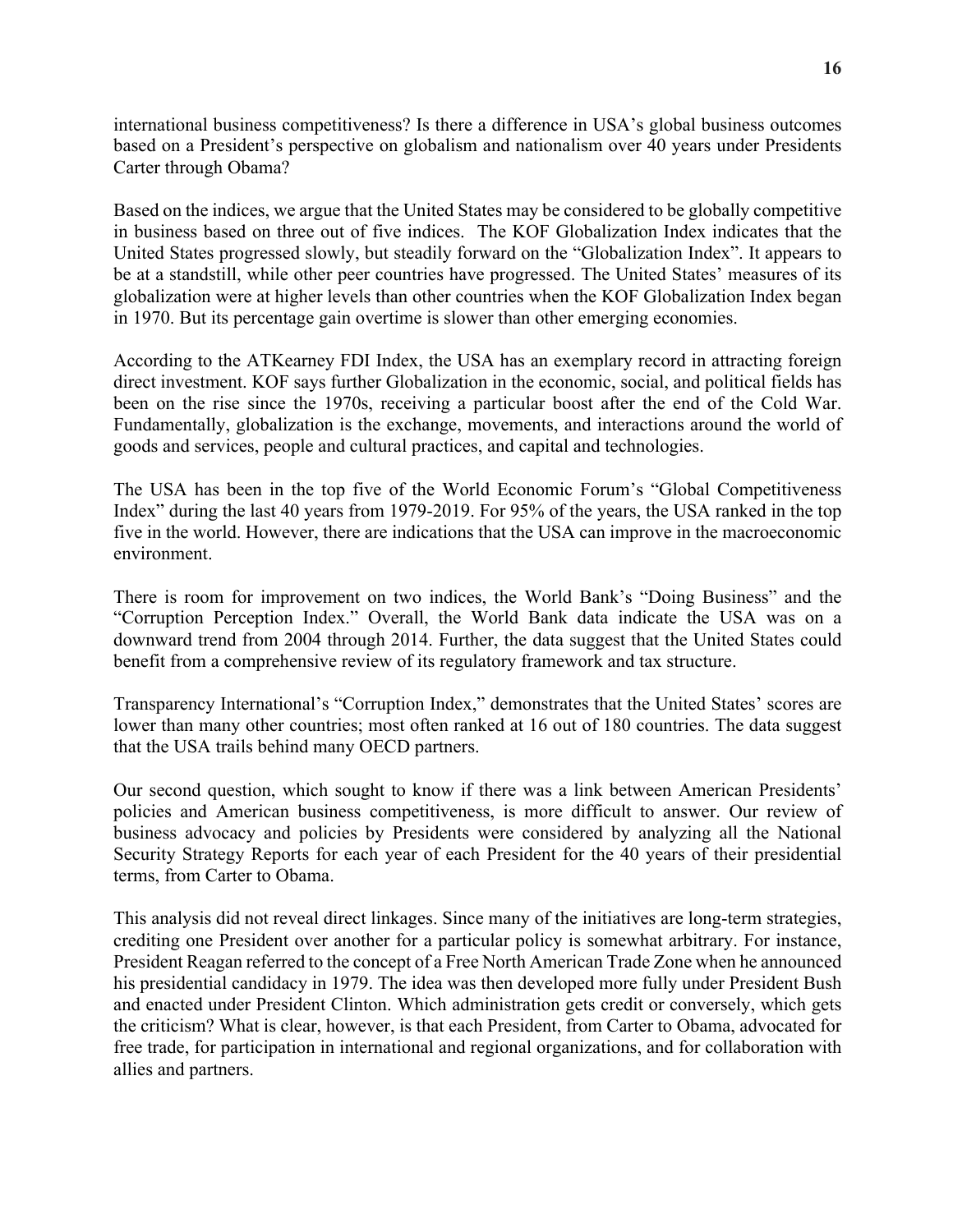The final question that this paper considered was whether there is a difference in business outcomes based on a President's perspective on globalism and nationalism. It appears that this is moot since Presidents Carter through Obama were both globalists and new nationalists. Whether their individual visions were driven by constrained or unconstrained views of human nature, they were nonetheless accepting of Nye's world characterized by networks of connections that span multi-continental distances. (Nye, 2002). Furthermore, all were seeking acceptance of American multicultural society and presented this society as an ideal worthy of protection at all costs. These presidents valued a process of interaction, not one of isolation. All of the presidents from Carter to Obama balanced the USA's national self-interest within an interdependent international environment.

Based on the evidence presented in this paper, the international business competitiveness of the United States of America is supported by both perspectives and actions of globalism, as well as nationalism with processes of interactions, not those of isolation. The indices referred to throughout this paper are valuable measures. They can also serve as guides to nations that strive to be internationally competitive using international norms, while also leveraging globalization to advance national interests.

The social, economic, and political variables impacting business competitiveness are dynamic, shifting and changing between and among developed and developing countries. The authors will continue further research and pursue subsequent USA administrations' data, as it becomes available, to compare to the former four decades of the county's globalist and nationalist strategies in support of USA businesses in the global marketplace.

#### **REFERENCES**

- Al-Rodhan, N. & Stoudmann, G. (2006). Program on the geopolitical implications of globalization and transnational security definitions of globalization: A comprehensive overview and a proposed definition. Retrieved from https://citeseerx.ist.psu.edu/viewdoc/download?doi=10.1.1.472.4772&rep=rep1&type=pdf
- American Presidency Project (2020). American presidency documents. Retrieved from https://www.presidency.ucsb.edu/documents
- ATKearney (2017). *The 2017* A.T. Kearney foreign direct investment confidence index. Glass Half Full. Retrieved from https://www.kearney.com/foreign-direct-investment-confidenceindex/article?/a/glass-half-full-2017-foreign-direct-investment-confidence-index-article
- Bandura, R. (2005). Measuring country performance and state behavior: A survey of composite indices. United Nations Development Programme, New York, June 20, 2005.
- Bloomberg.com (2018). Presidents and economic growth. Retrieved from https://www.bloomberg.com/opinion/articles/2018-08-01/ranking-presidents-economicrecords-by-gdp-growth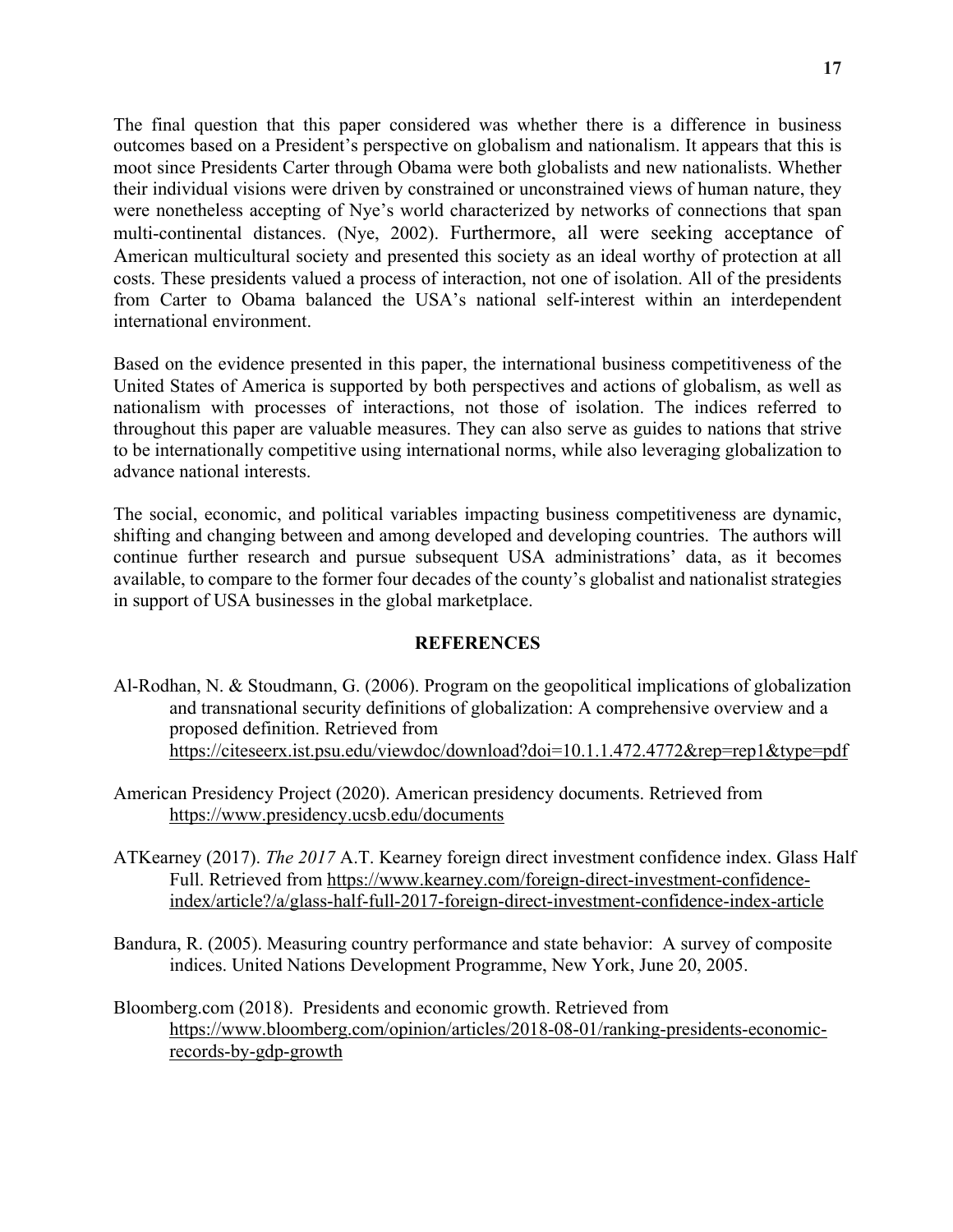- Bureau of Economic Analysis (2018). Foreign direct investment in the U.S.: Balance of payments and direct investment position data. Retrieved from https://www.bea.gov/international/di1fdibal
- Destler, I.M. (1991). U.S. Trade policy-making in the eighties. In Alesina, A & Carliner, G. (Eds). *Policies and Economics in the Eighties* (pp. 251-284). Chicago: University of Chicago Press.
- Dreher, A. & Martens, P. (2008). *Measuring globalization: Gauging its consequences.* New York: Springer Books.
- Congress.Gov (1986). Goldwater-Nichols Department of Defense Reorganization Act of 1986. Retrieved from https://www.congress.gov/bill/99th-congress/house-bill/3622
- Freudenberg, M. (2003). Composite indicators of country performance: A critical assessment. *OECD Science, Technology and Industry Working Papers*, No. 2003/16, OECD Publishing, Paris.
- Graphic News (2021). Jobs created by U.S. presidents. Sourced by *U.S. Bureau of Labor Statistics*. Retrieved from https://www.graphicnews.com/en/pages/40633/business-us-jobs-bypresident-1
- Gygli, S., Haelg, F., Potrafke, N., & Sturm J.E. (2019). The KOF globalisation. The KOF Globalisation Index revisited. *The Review of International Organizations,* 14, 543-574. Retrieved from https://link.springer.com/article/10.1007/s11558-019-09344-2
- Hilmersson, M. (2014). Small and medium-sized enterprise internationalisation strategy and performance in times of market turbulence. *International Small Business Journal*, 32(4), 386– 400.
- Hudrlikova, L. (2013). Composite indicators as a useful tool for international comparison: The Europe 2020 example. Prague Economic Papers, 4, 459-473.
- Hussain, M., & Hoque, Z. (2002). Understanding non-financial performance measurement practices in Japanese banks. A new institutional sociology perspective. *Accounting, Auditing & Accountability Journal,* 15(2), 162–183.
- Kissinger, H. (2014). *World Order.* New York: Penguin Press.
- KOF Swiss Economic Institute (2019). *KOF Globalisation Index*. Retrieved from https://kof.ethz.ch/en/forecasts-and-indicators/indicators/kof-globalisation-index.html
- Molodchik, M. A., Shakina, E. A., & Bykova, A. (2012). Intellectual capital transformation evaluating model. *Journal of Intellectual Capital*, 13(4), 444–461.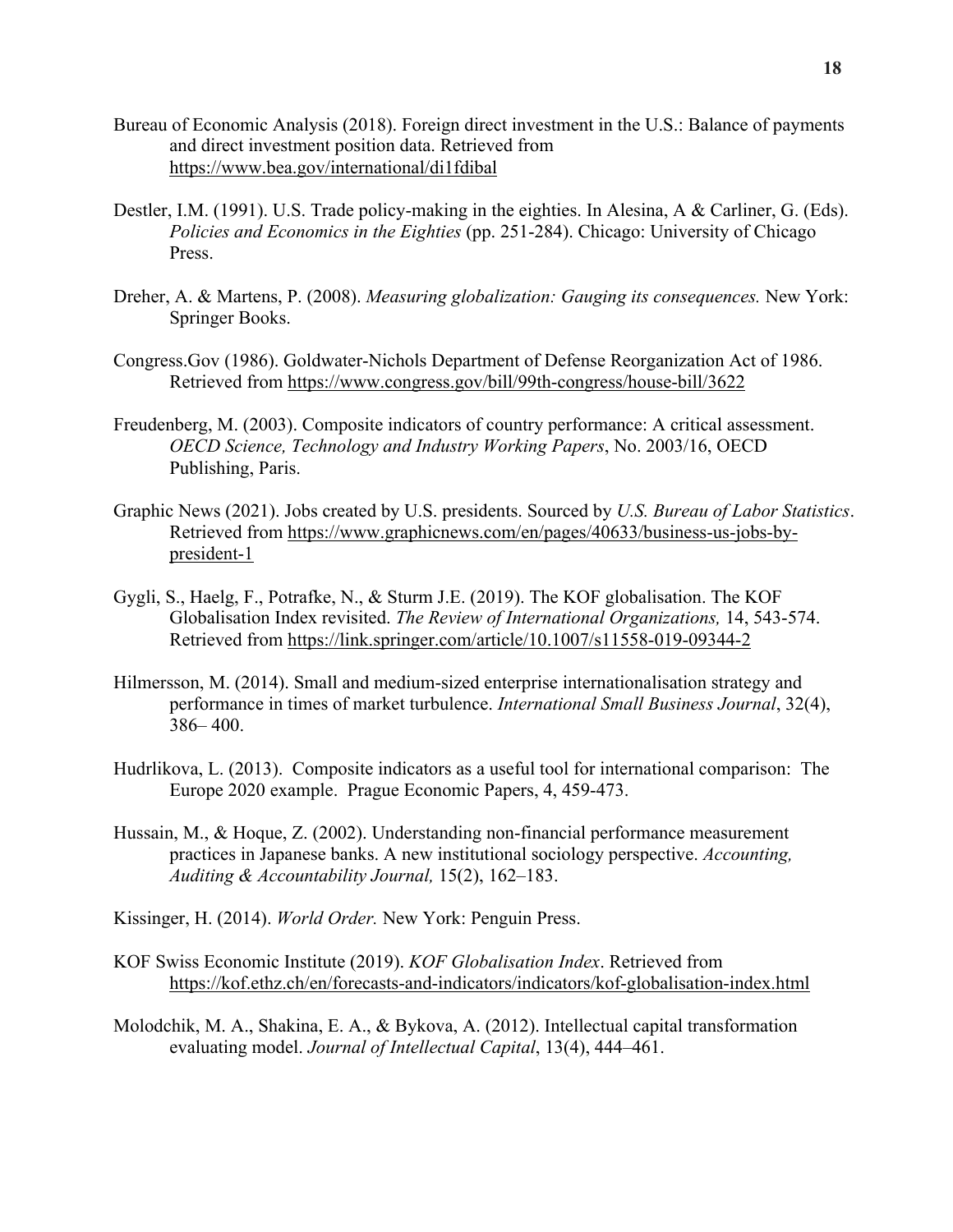- Mundheim, R. H., & Heleniak, D. W. (1979). American Attitudes Toward Foreign Direct Investment in the United States. *Journal of Corporate Law and Securities Regulation* (2), (pp. 221-243). North Holland Publishing Company.
- National Security Strategy Archive (2020). U.S. presidential security strategy of the United States: 1987 - 2020. Retrieved from https://nssarchive.us/
- Nye, J. (2002). Globalism versus globalization. The globalist: rethinking globalization. Retrieved from https://www.theglobalist.com/globalism-versus-globalization/
- Porter, M. E. (1990). The competitive advantage of nations. New York, NY: Free Press.

Porter, M. E. (1998). Clusters and the new economics of competition. Harvard Business Review, 76(6), 77-90.

- Potrafke, N. (2015). The evidence of globalism. *The World Economy, 38*(3), 509-552.
- Sabanadze, N. (2010). Introduction. In *Globalization and Nationalism*, 1-14. Budapest; New York: Central European University Press.
- Sowell, T. (2007). A Conflict of visions: Ideological origins of political struggles. New York: Basic Books.
- U. S. Department of Commerce (2017). Foreign direct investment in the United States. Retrieved from https://www.commerce.gov/news/fact-sheets/2017/10/foreign-directinvestment-united-states
- United States Department of Commerce (2020). Trade Agreements (nd). International Trade Administration. https://www.trade.gov/trade-agreements
- Vevere, V., Zvirgzdina, R., & Linina, I. (2017). Indexes as business environment characterizing instruments. *European Integration Studies*, 11, 220-232.
- Waldman, D.A. & Javidan, M. (2020). The false dichotomy between globalization and nationalism. *Harvard Business Review*. Retrieved from https://hbr.org/2020/06/the-falsedichotomy-between-globalism-and-nationalism
- World Bank (2019a). Foreign direct investment net flows. Retrieved from https://data.worldbank.org/indicator/BM.KLT.DINV.CD.WD
- World Bank (2019b). Country tables. Doing business. Retrieved from https://www.doingbusiness.org/content/dam/doingBusiness/media/Annual-Reports/English/DB19-Chapters/DB19-Country-Tables.pdf
- World Bank (2020a) Doing business 2020. Retrieved from https://www.doingbusiness.org/en/about-us